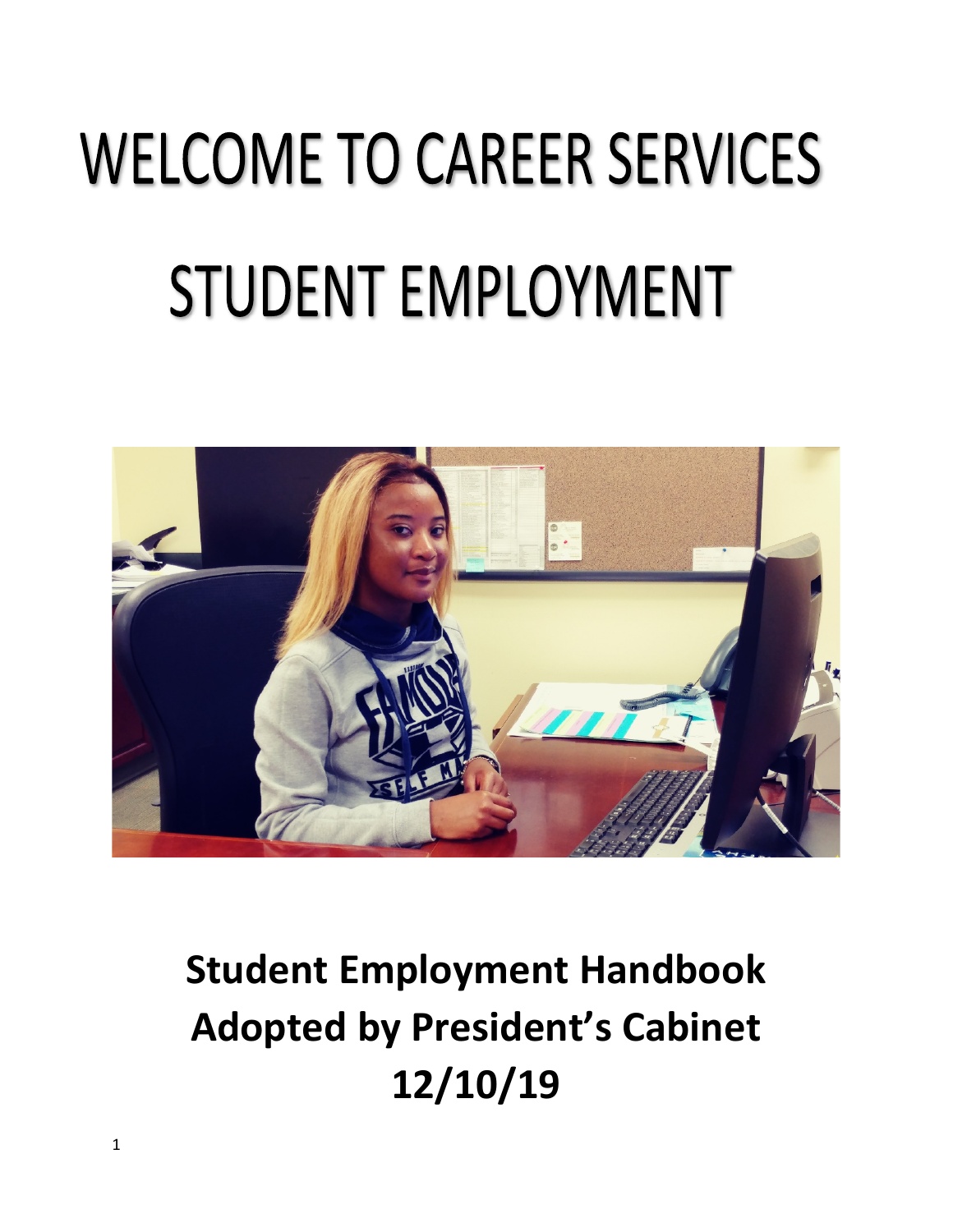# **East Georgia State College**

Student employment is administered by the Office of Human Resources/Career Services. Student workers at East Georgia State College (EGSC) should become familiar with the policies and procedures of the College, the Office of Human Resources/Career Services, as well as the University System of Georgia Board of Regents (BOR) to ensure a positive work experience.

Student employees are also directed to the following sources for additional applicable policies that may apply:

- *Policies and Procedures of the College located on the President's webpage*
- *Policy Manual of the Board of Regents of the University System of Georgia; and*
- *Human Resource Administrative Practice Manual*

EGSC policies are subject to review and change by the BOR and the administration of the college. Student employees are directed to the *Policies and Procedures of the College,* located on the President's website, for subsequent revisions of this handbook and all policies of the college.

The Student Employment Handbook is not to be interpreted as a contract of employment nor does it guarantee the right to employment. Georgia is an employment-at-will state. In case of any divergence from or conflict with the Bylaws or Policies of the BOR, the official Bylaws or Policies of the BOR will prevail. Interpretations and enforcement of policies in this handbook shall be the responsibility of the Vice President for Business Affairs.

# **DEFINITION OF STUDENT EMPLOYMENT**

All student employees are considered temporary and include Student Assistants and Federal Work Study students. To be eligible for student employment, the student must be currently enrolled in at least a half-time credit load (6 credit hours) and be in good academic standing at EGSC with the primary goal of achieving a degree. Student employees can perform many jobs within an office or department such as clerical support, computer lab assistant, library aide, tutors, etc.

Student employees cannot work more than 19 hours per week.

All student employment is stipulated to be subject to reevaluation without prior notice and could include possible change of location and function. Student employees are employed on a semester by semester basis.

Student employees shall not be employed unless enough funding is available.

# **Notice of Non-Discrimination**

EGSC is committed to maintaining a fair and respectful environment for living, work and study. To that end, and in accordance with federal and state law, BOR policy, and college policy, EGSC prohibits the harassment of or discrimination against any person because of race, color, sex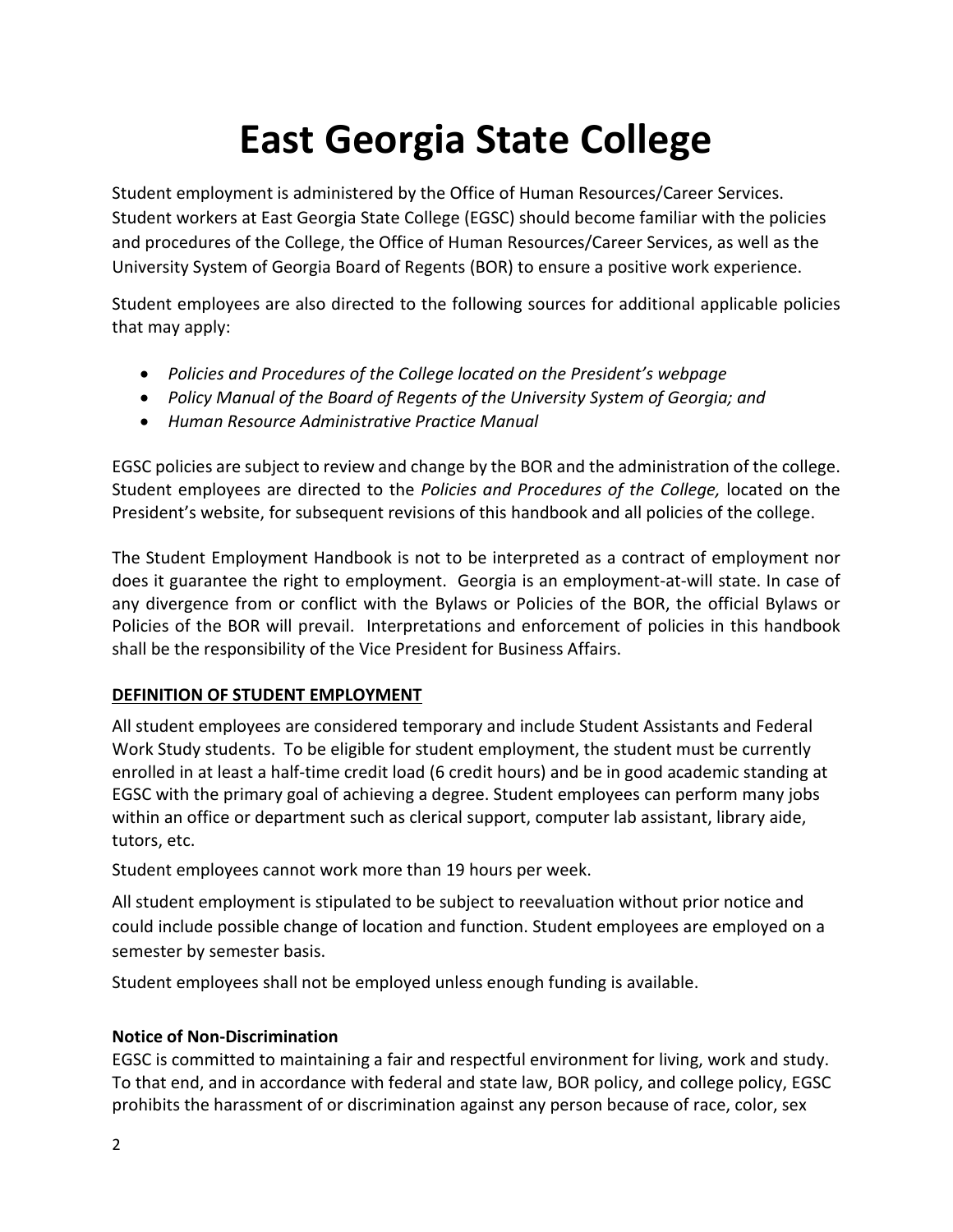(including sexual harassment and pregnancy), sexual orientation, gender identity, ethnicity or national origin, religion, age, genetic information, disability, or veteran status by any member of the college community on campus, in connection with a college program or activity, including admissions and employment, or in a manner that denies access and/ or creates a hostile environment for any member of the college community. The full policy can be viewed at *<http://www.ega.edu/policy/08-notice-of-nondiscrimination.pdf?72319>*

# **Affirmative Action Policy and Affirmative Action Plan**

This policy ensures fair treatment of all employees and applicants as well as compliance with related laws.

Equal Employment Opportunity: EGSC affirms equal employment opportunity for its employees. No person shall, be excluded from employment or participation in, be denied the benefits of, or otherwise be subjected to discrimination, harassment or retaliation under any program or activity conducted by the BOR or EGSC based on any characteristic protected by law. Incidents of discrimination, unlawful harassment and retaliation will be met with appropriate disciplinary action, up to and including dismissal. Responsibility for ensuring compliance and continued affirmative implementation of the policy is assigned to the Chief Human Resources Officer who is the Affirmative Action Officer for the College. A copy of the EGSC Affirmative Action Plan is available for inspection in the Office of the Chief Human Resources Officer and the College Library between the hours of 8AM – 5PM Monday through Friday, excluding official college holidays. The full policy can be viewed at **[http://www.ega.edu/policy/08-affirmative-action-policy](http://www.ega.edu/policy/08-affirmative-action-policy-plan.pdf?92818)[plan.pdf?92818](http://www.ega.edu/policy/08-affirmative-action-policy-plan.pdf?92818)** .

**Americans with Disabilities Act**The Americans with Disabilities Act of 1990 (ADA) prohibits discrimination against individuals with disabilities in employment, public services, public accommodations, and telecommunications. Employees or potential employees may selfidentify any qualified disability as defined under ADA for which assistance is needed in carrying out their assigned duties. According to the Americans with Disabilities Act Amendments Act of 2008 ("Act") individuals with disabilities are defined as persons who have a physical or mental impairment that substantially limits one or more major life activities, a record of such an impairment, or being regarded as having such an impairment. EGSC will make every effort possible to accommodate any employee or potential employee needing assistance within the definitions of the law.

#### **Ethics and Compliance Reporting Hotline Procedures**

EGSC recognizes that an ethical, efficient, and effective work environment is essential to our continuing to successfully accomplish our mission. As a result, we have always placed a high priority on assuring that each member of our college community has the opportunity and means to convey any matter that could compromise that environment. Employees are encouraged to report such matters through his/her supervisory chain which frequently produces the most thorough and timely resolution of a matter. However, other EGSC reporting avenues, such as Police Department, Internal Audit, Business Affairs, Human Resources, and Legal Affairs, have been and continue to be readily available. In keeping with our efforts to expand alternatives for reporting matters of significance, reporting through the EGSC Ethics and Compliance Reporting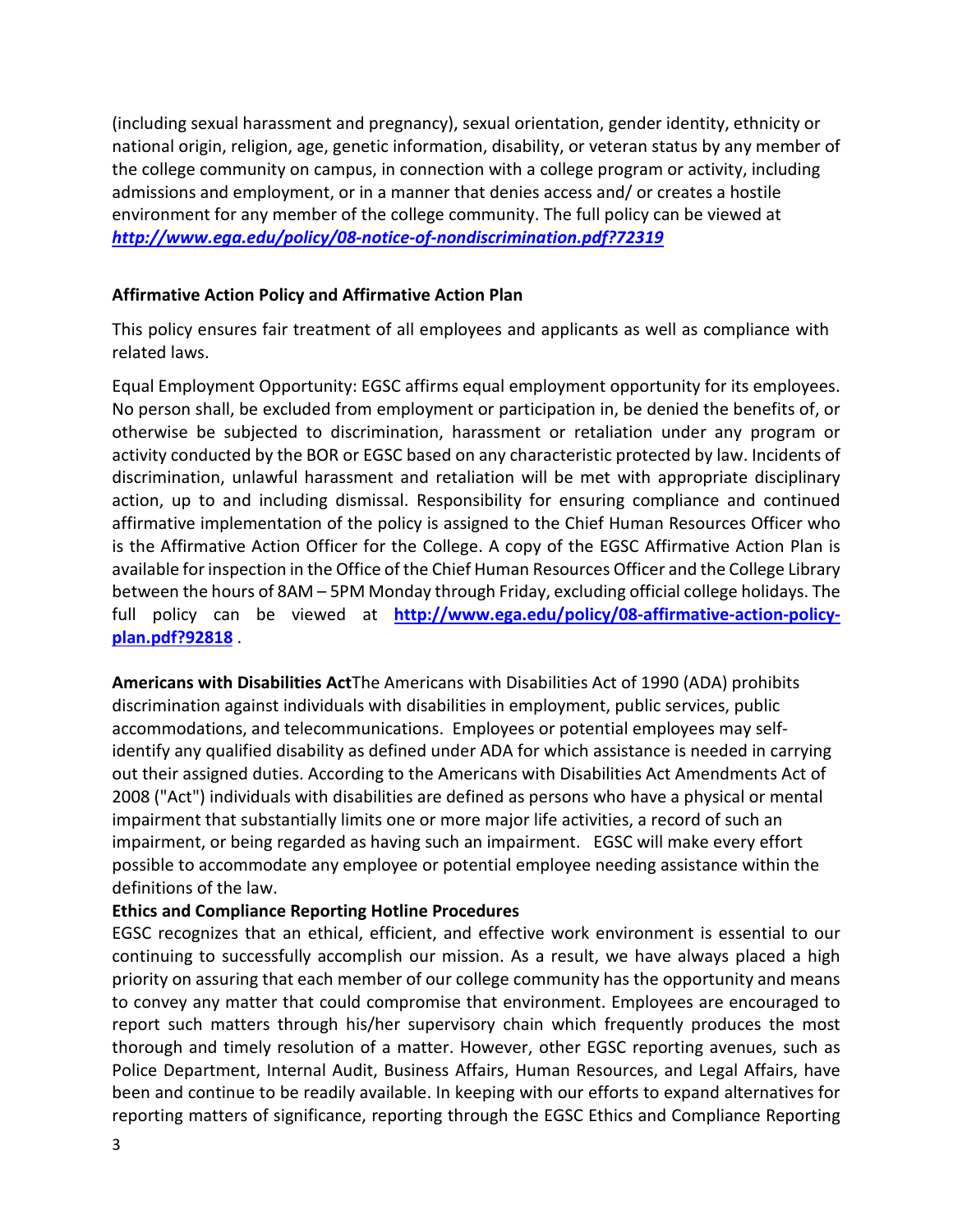Hotline ("Hotline") service provided by NAVEX Global, an independent company, is available 24 hours a day, 7 days a week. The Hotline does not replace the existing reporting mechanisms noted above but serves as an additional reporting mechanism. The Hotline allows faculty, staff, students and visitors the option to confidentially report concerns and wrongdoing by telephone or on-line, and to remain anonymous if so desired. All employees receive training on the USG Ethics Policy and the Ethics Hotline upon hire and annually thereafter. A link to the EGSC Ethics and Compliance Reporting Hotline exists on the EGSC landing page.

This policy sets forth a reporting mechanism for Hotline complaints; however, depending on the nature of the complaint, additional EGSC policies may describe the exact process to follow for investigation and resolution of a specific Hotline complaint. For example, Hotline complaints alleging sexual harassment, academic misconduct, poor work performance and conflicts with other employees will be investigated according to the applicable procedures set forth in the corresponding college policy. The full policy can be viewed at **[http://www.ega.edu/policy/08](http://www.ega.edu/policy/08-ethics-hotline-procedures.pdf?92818) [ethics-hotline-procedures.pdf?92818](http://www.ega.edu/policy/08-ethics-hotline-procedures.pdf?92818)** .

#### **Drug Free Workplace**

EGSC has a clear responsibility to our students and their parents, and also to our employees. This involves providing the very best academic atmosphere for the students and a drug free working environment for all employees. Any element which may hinder the efforts to carry out these responsibilities cannot be tolerated. Employees involved with drugs pose such a hindrance. Therefore, employees should realize that drug-related convictions could lead to termination of employment. EGSC abides by the terms and provisions of the Drug Free Workplace Act of 1988 and the Drug Free School and Communities Act Amendments of 1989 and has adopted the drugfree workplace policy. EGSC has adopted an Alcohol and Other Drug Policy that details its commitment to providing a safe environment for its students, employees, and visitors. The Alcohol and Other Drug Prevention Policy can be viewed at **[http://www.ega.edu/policy/08](http://www.ega.edu/policy/08-employee-alcohol-and-other-drug-prevention-policy.pdf?6418) [employee-alcohol-and-other-drug-prevention-policy.pdf?6418](http://www.ega.edu/policy/08-employee-alcohol-and-other-drug-prevention-policy.pdf?6418)** .

#### **Calculation of Due Date Policy**

**<http://www.ega.edu/policy/08-calculation-of-due-date-policy.pdf?2102016>**

#### **Filing Applications**

An application must be completed by each student formally applying for a position at EGSC. All applications are submitted and retained through an online application system – People Admin. The online application system keeps the job applicant information up to date and confidential while expediting the hiring process. Applicants that need ADA accommodation can contact the Office of Human Resources/Career Services for assistance. Applications are accepted only for open positions and will be returned to the applicant if there are no current position openings. When an applicant is hired, the application is retained in the employee's permanent file. Additional application materials such as cover letter and resume may be required depending on the position and will be noted in the job advertisement and may be attached to the on-line applications. To create an account or to search jobs please click here: **[https://employment.ega.edu](https://employment.ega.edu/)** .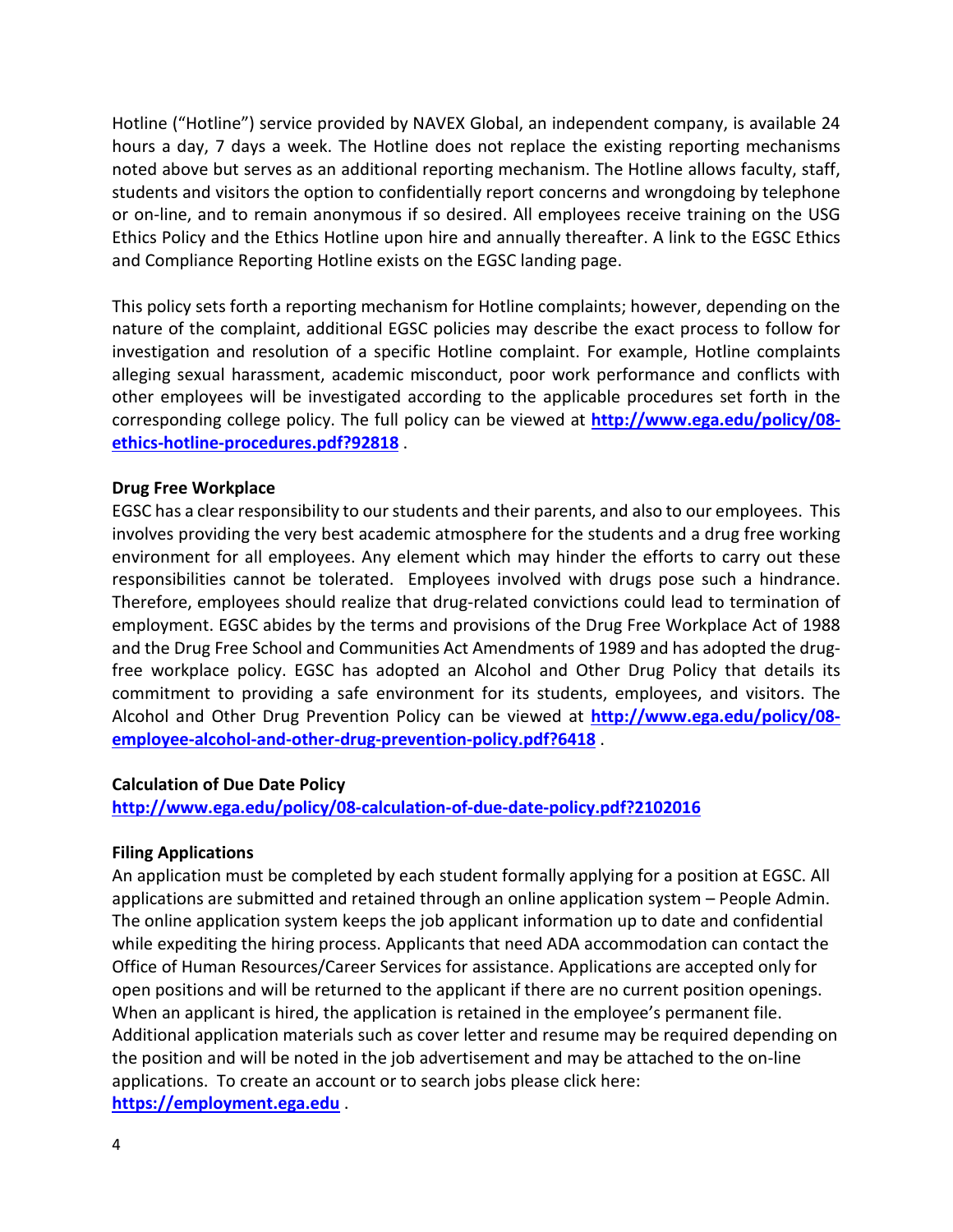# **Disqualification of Employment [http://www.usg.edu/hr/manual/employment\\_applications/](http://www.usg.edu/hr/manual/employment_applications/)**

#### **Background Investigations**

Some student employment positions that have been identified as positions of trust shall be subject to a background investigation. Offers of employment shall be conditional pending the result of the background investigation, which shall include, at a minimum, the following:

- A state and federal criminal history check covering a minimum of seven (7) years;
- A nationwide sex offender search; and
- A social security number check

Offers of employment for positions of trust may be conditional pending the result of a state and federal criminal history check covering more than the minimum of seven (7) years. Positions of trust are those that involve interaction with children, after-hours access to facilities, access to financial resources, or positions that have been otherwise identified by the hiring official to require a more extensive background investigation.

Employees being transferred, reassigned, reclassified or promoted to a position of trust that have not had a background investigation on or after July 1, 2002, must have a background investigation performed prior to the transfer, reassignment, reclassification or promotion to a position of trust. An employee whose report contains criminal history may, depending on the information in the report, be ineligible for the new position and/or continued employment. The full policy can be viewed at **[http://www.ega.edu/policy/08-background](http://www.ega.edu/policy/08-background-investigations.pdf?11017)[investigations.pdf?11017](http://www.ega.edu/policy/08-background-investigations.pdf?11017)** .

# **Conditions of Employment**

All new employees must complete the following:

- $\checkmark$  A Security Questionnaire/Loyalty Oath required by the State of Georgia which is retained in the permanent files of the college;
- $\checkmark$  Federal and Georgia tax withholding forms;
- $\checkmark$  Proof of identity and employment eligibility for compliance with the Federal Immigration Reform and Control Act must be presented within three (3) business days of beginning work. If the employee is authorized to work but are unable to present the required document(s) within three business days, the employee must present a receipt for the application of the document(s) within (90) days. Failure to do so may result in termination of employment. EGSC participates with E-Verify and will provide the Social Security Administration (SSA) and, if necessary, the Department of Homeland Security Department (DHS), with information from each new employee's Form I-9 to confirm work authorization.

# **The Employee**

EGSC recognizes that its employees are important and fairness to all determines the relationship of the college to its personnel.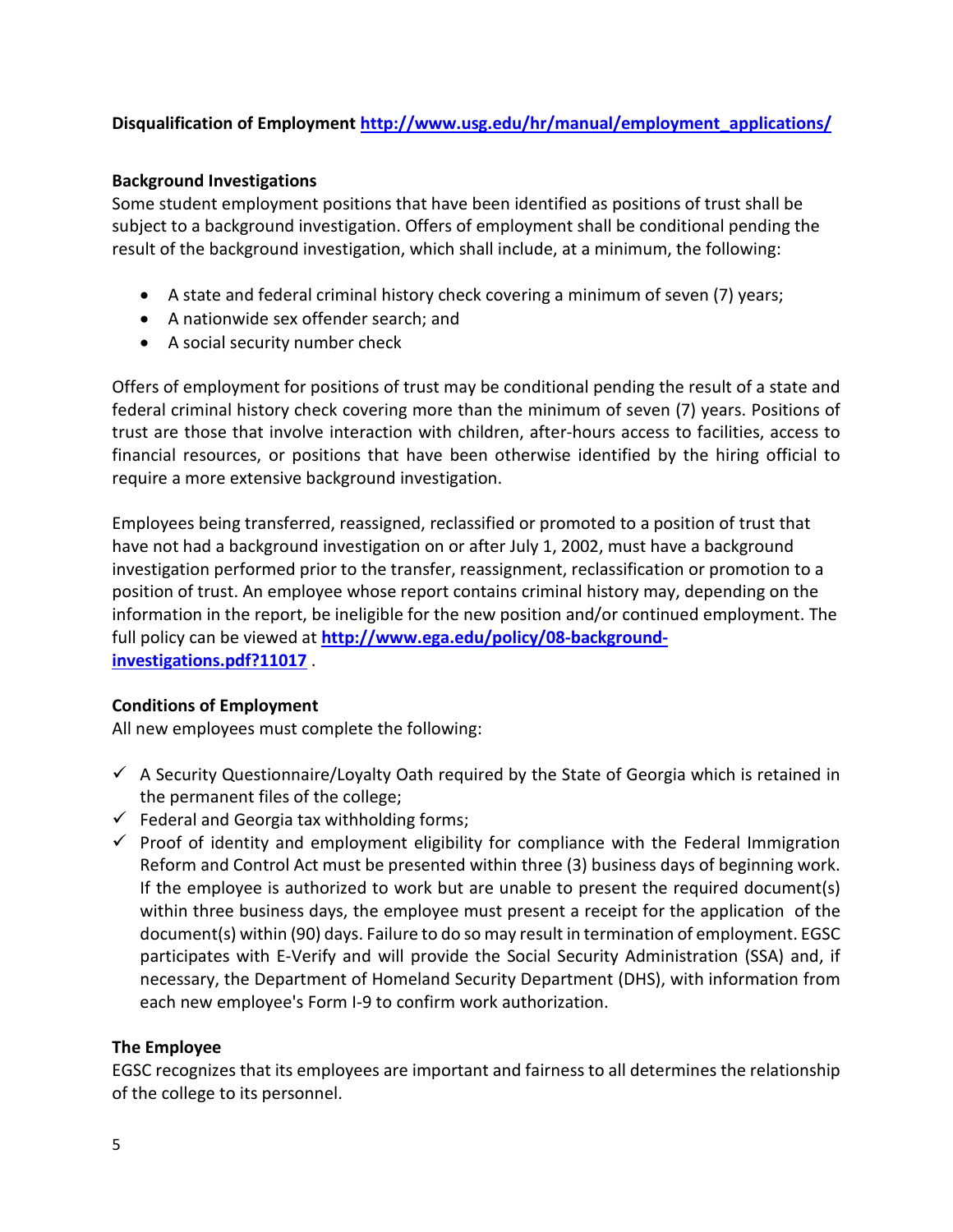EGSC's policy is to employ those persons who are best qualified based on ability, skill, experience, training, character, and physical condition, regardless of race, color, sex or creed. The college provides working conditions, salaries, and benefits that will attract and retain competent employees. The employment of all persons under the age of 18 years shall be in compliance with the regulations of the U.S. Department of Labor.

# **FEDERAL WORK-STUDY**

# **OVERVIEW**

Administered through the Office of Financial Aid, the Federal Work-Study Program (FWS) is a federally funded financial aid program offered to students who have a demonstrated financial need.

# **ELIGIBILITY**

The FWS program is a federally funded Title IV student financial aid program designed to provide work opportunities for students, enabling them to earn funds for meeting educational expenses. In addition, the program provides an opportunity for students to gain work experience in their areas of academic and non-academic interests. To qualify for the FWS program a student must meet the following minimum requirements:

- 1. Be a citizen or eligible non-citizen of the United States.
- 2. Demonstrate financial need.
- 3. Must be pursuing an undergraduate degree on at least a half time enrollment status.
- 4. Maintain satisfactory academic progress as defined by the Office of Financial Aid.

Since the FWS award is based on need, the student must apply each academic/award year for financial aid with the Office of Financial Aid. Currently, this process includes the completion of the Free Application for Federal Student Aid (FAFSA) and an EGSC institutional Application for Financial Aid. For a student to be considered for all available aid, it is imperative that these forms be completed by the priority deadline, June 1 for entering freshmen and May 1 for all other students.

#### **STUDENT ASSISTANT**

#### **OVERVIEW**

Student employees ineligible for financial aid are considered Student Assistants.

#### **ELIGIBILITY**

Non Work-Study Students (Student Assistants) are based on the availability of funding on a fiscal year basis (July to June) and the students enrollment status; students must be enrolled for the semester in order to apply for student employment.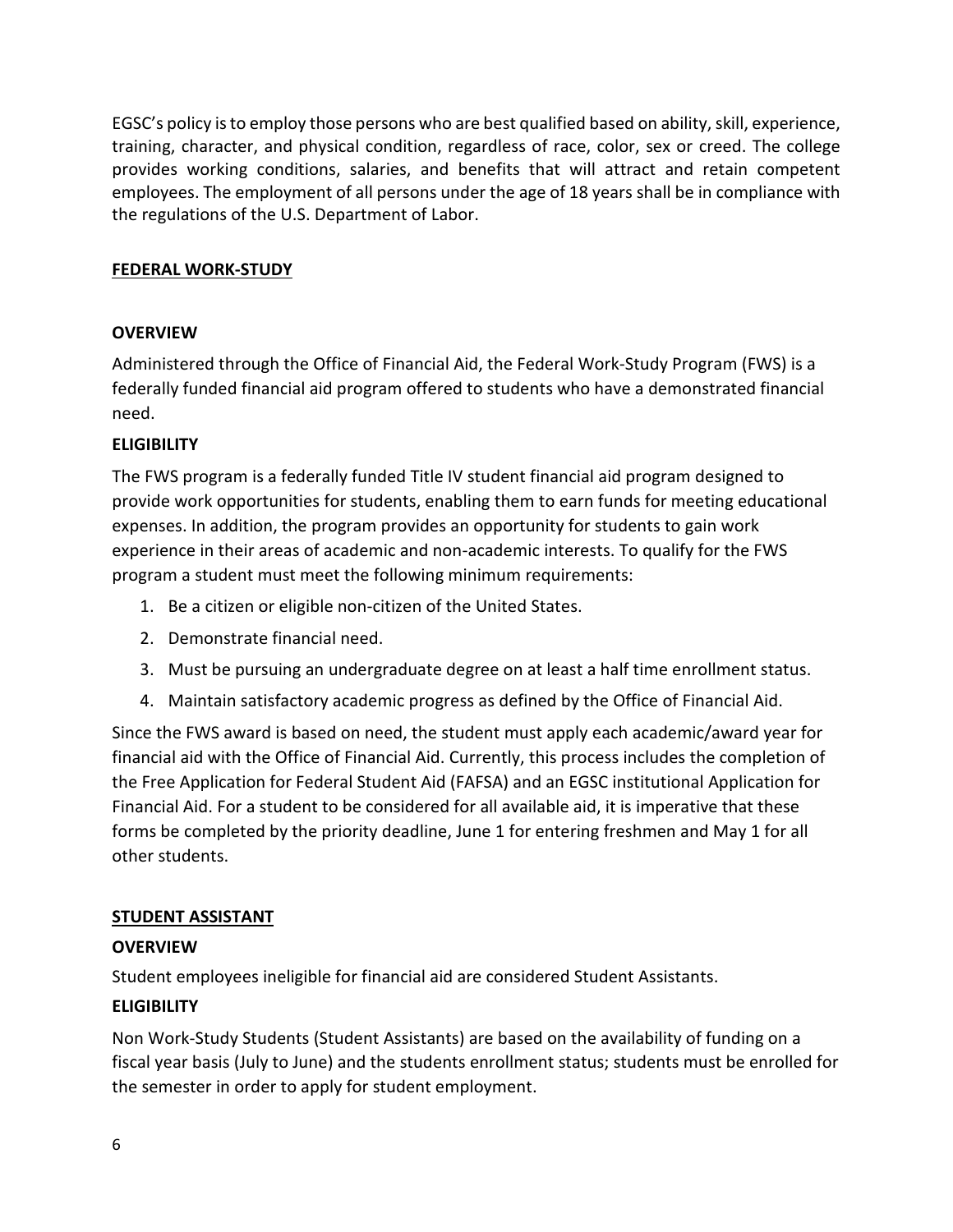**\*\*\*Students employees are not allowed to start work prior to the approval of the Office of Human Resources/Career Services.**

#### *Employment of Relatives*

The basic criteria for the appointment and promotion of classified employees shall be appropriate qualifications and performance as set forth in the policies of the BOR. Relationship by a family or marriage shall constitute neither an advantage nor a disadvantage.

No individual shall be employed in a department or unit under the supervision of a relative who has or may have a direct effect on the individual's progress, performance, salary, or welfare. For the purpose of this policy, relatives are defined as husbands and wives, parents and children, brothers, sisters, and in-laws of any of the foregoing. The policy and procedure is set forth in the Human Resources Administrative Practice Manual for University System of Georgia employees: **[http://www.usg.edu/hr/manual/employment\\_of\\_relatives](http://www.usg.edu/hr/manual/employment_of_relatives) .**

# *Orientation*

Upon hire, Human Resources will conduct an orientation for each new employee. The Orientation includes review and receipt of a copy of the EGSC Employee Handbook and review and completion of mandatory compliance trainings. New employees shall be responsible for reading and familiarizing themselves with the contents of this handbook, the policies and procedures of the BOR, and the University System of Georgia that are applicable to the employee. A major responsibility of the supervisor is to provide orientation of the job to each new employee, provide adequate tools and resources, and to be available for training job specifics as needed. This means explaining the nature of the job to be done and the usual work methods.

# *Employment of Foreign Nationals*

*[http://www.usg.edu/hr/manual/employment\\_of\\_foreign\\_nationals](http://www.usg.edu/hr/manual/employment_of_foreign_nationals)*

# *<http://www.ega.edu/policy/08-employment-of-foreign-nationals-policy.pdf>*

# *OneUSG Connect*

Students must clock in and out at a designated terminal (time clock or computer). Clocking for an undesignated terminal or from a cell phone is prohibited. Any intentional falsification of time records may be grounds for termination. Students will use OneUSG Connect to record and submit time (if applicable), access, review and update personal information including direct deposit, pay checks, etc. To access OneUSG Connect, please visit **<https://oneusgconnect.usg.edu/>** and enter your approved log in credentials and DUO authentication.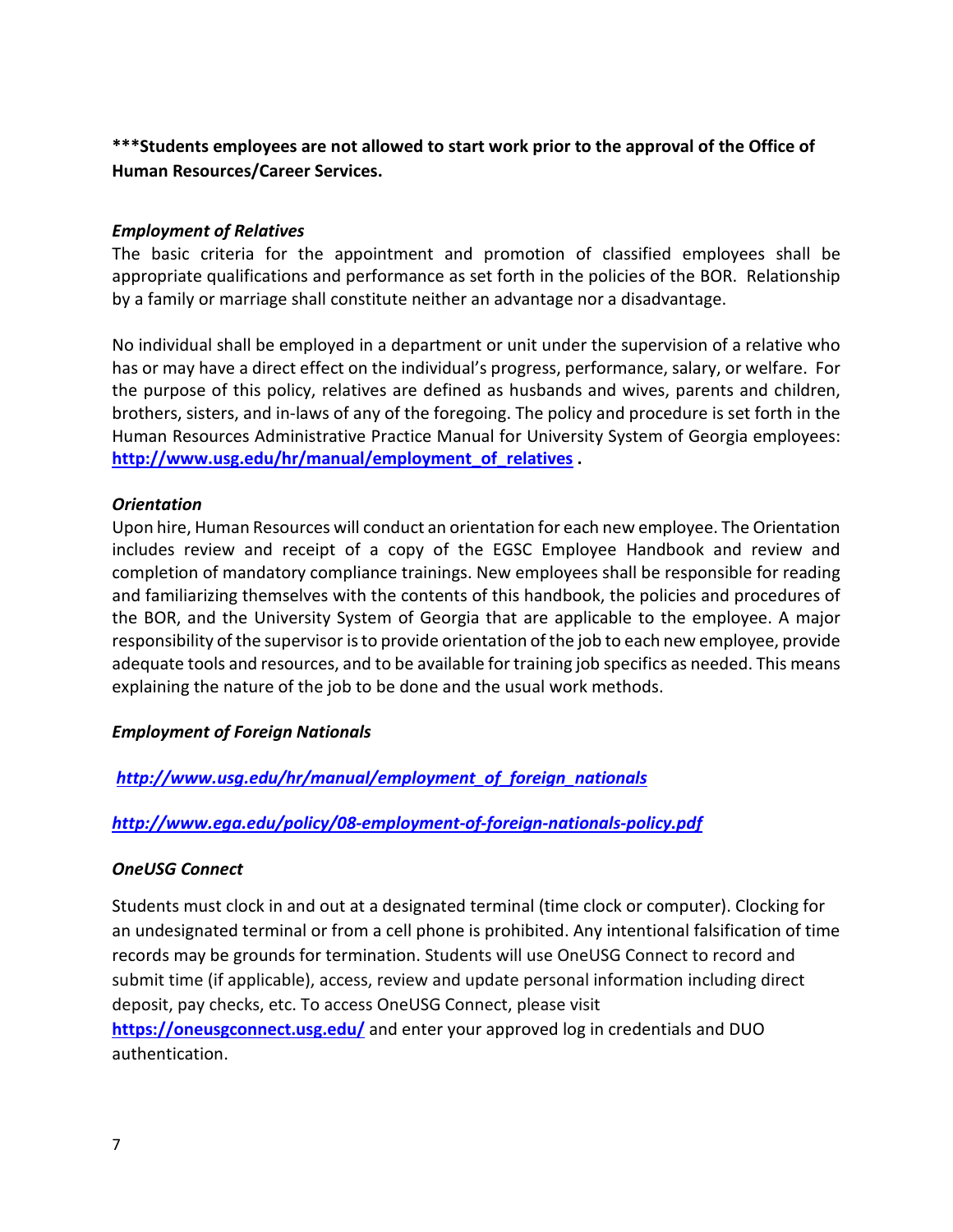#### **Pay**

Student employees shall be employed only on an hourly basis with remuneration for such work to be computed by the hour. Student employees are paid every other Friday. Any alterations to this schedule that may be needed because of holidays will be communicated by the Office of Human Resources/Career Services or the Payroll/Business Affairs. Advices can be obtained through the OneUSG Connect Self Service portal; a link to portal can be found on the EGSC homepage. Pease review the information to make sure the proper deductions have been made. If an error is found or there are questions, please notify the Office of Human Resources/Career Services or the Business/Payroll Office immediately.

EGSC is authorized to withhold paychecks or deduct from paychecks amounts owed by student employees for any fines, penalties, or other financial obligation to the college.

For more information regarding this policy, please visit **[http://www.ega.edu/policy/08](http://www.ega.edu/policy/08-paychecks-withholding-of-pay-policy.pdf?6418) [paychecks-withholding-of-pay-policy.pdf?6418](http://www.ega.edu/policy/08-paychecks-withholding-of-pay-policy.pdf?6418) .** 

# **Direct Deposit**

As a condition of employment, EGSC student employees must participate in direct deposit of their paychecks unless otherwise exempted by the Vice President for Business Affairs.

#### **Changes in Status**

After initial employment, it is the student employee's responsibility to make any updates/changes in OneUSG Connect regarding address, telephone number, direct deposit, tax exemptions, etc. in order to maintain current personnel records. For name changes, the student employee must contact the Office of Human Resources/Career Services to make any name change and official documentation to support the name change must be provided. It is vital that an emergency contact be maintained in the personnel file in the event of an accident or injury to the student employee during working hours.

#### **GENERAL RULES**

- Job descriptions will be distributed to all student employees. Departments will provide basic training.
- Student employees will be evaluated by their supervisor at the end of each semester. Such evaluations should be file with the Office of Human Resources/Career Services.
- Students are expected to follow job assignments in a professional and responsible manner.
- *Working Conditions -* One of the most important aspects of employment to both the employee and the employer is working conditions. The college makes every effort to provide an atmosphere that enhances individual development and job enrichment. In general, the policy in this area is one of common courtesy and understanding. The college must always strive to understand the needs of the employees, and likewise, each employee should realize the role he or she plays in the overall goals of the college.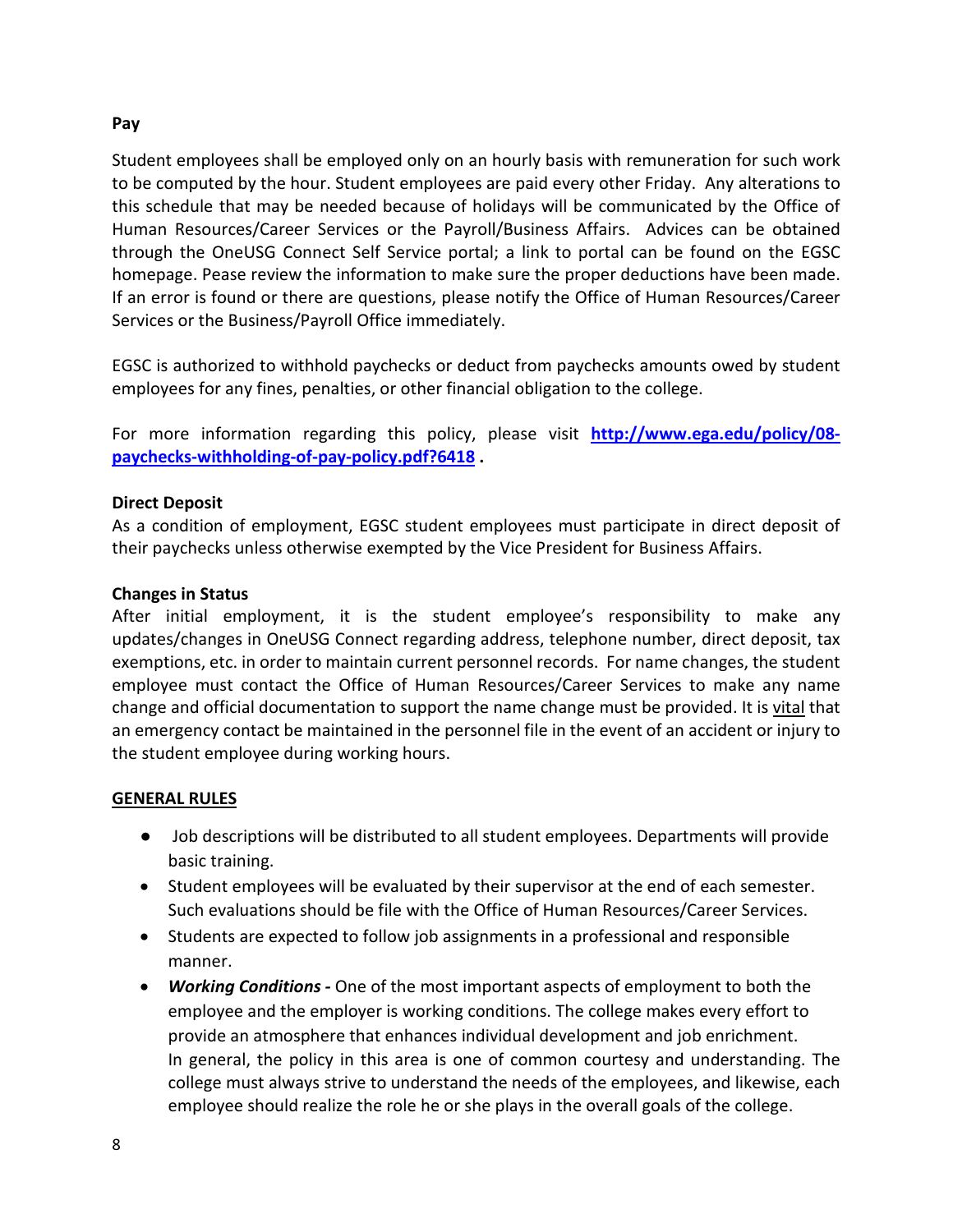All policies have been established to create a cooperative working environment for both the college and the employee.

- *Courtesy* One of the most important parts of a student's job is always to be courteous to everyone whether in face-to-face contact, by telephone, by letter, or any other electronic media. Proper behavior includes promptness, efficiency, cooperation, and impartial treatment of faculty, staff, students, and the public. It also includes recognition of lines of authority and a friendly attitude toward co-workers.
- *Appearance -* Most employees of EGSC interact with visitors to campus and the general public both in the performance of their job responsibilities and during their off-duty hours. Actions and appearance of our employees may influence other people's perception of the college. Employees should dress appropriately for their position. Units may require additional dress code guidelines for employees based on job responsibilities. Be neat, clean and well-groomed at all times. By having these qualities, employees will make a favorable impression on those they meet and serve in the performance of their duties. The full policy can be viewed at **<http://www.ega.edu/policy/08-appearance.pdf>**
- *Telephone, Equipment, and Software Utilization –* Prompt, courteous answers to telephone calls and voice mail messages are very important. Telephone manners should always reflect a professional demeanor. College telephone lines must be kept clear for business use. Personal calls during business hours should be limited and, whenever possible, made during the employee's lunch period. Except in the case of an anticipated emergency, personal cell phones should be on mute or vibrate so as not to disturb other or interfere with work. Excessive personal telephone use will result in disciplinary action. Personal long-distance calls may not be charged to the college, as this constitutes a misuse of state funds. Other college equipment, such as fax machines and e-mail are also for college business only. Employees are expected to comply with the Information Technology Policies and Procedures found on the EGSC policy and procedures page and use their college assigned electronic mail account responsibly and in compliance with state and federal laws. All employees shall use software only in accordance with EGSC's license agreements. Any duplication of copyrighted software is a violation of federal law and EGSC policy. Questions regarding software policies for the college may be directed to the Office of Information Technology. Human Resources will issue key fobs for dual authentication purposes to employees making this access selection. Human Resources is responsible for managing the issuance and replacement of key fobs, and to collect key fobs from employees no longer using this access device or employees separated from service. The full policy can be viewed at **<http://www.ega.edu/policy/08-telephone-equipment-software-utilization.pdf>**
- *Confidential Information* In the performance of their duties, some student employees must deal with confidential information. Such information should not be discussed or made available to anyone until it has been approved for release by the proper authority. Certain college records are strictly confidential.
- *Gifts and Gratuities* EGSC is committed to the highest ethical and professional standards of conduct. In order to foster an organizational culture in support of this commitment, members of the campus community should exhibit integrity, good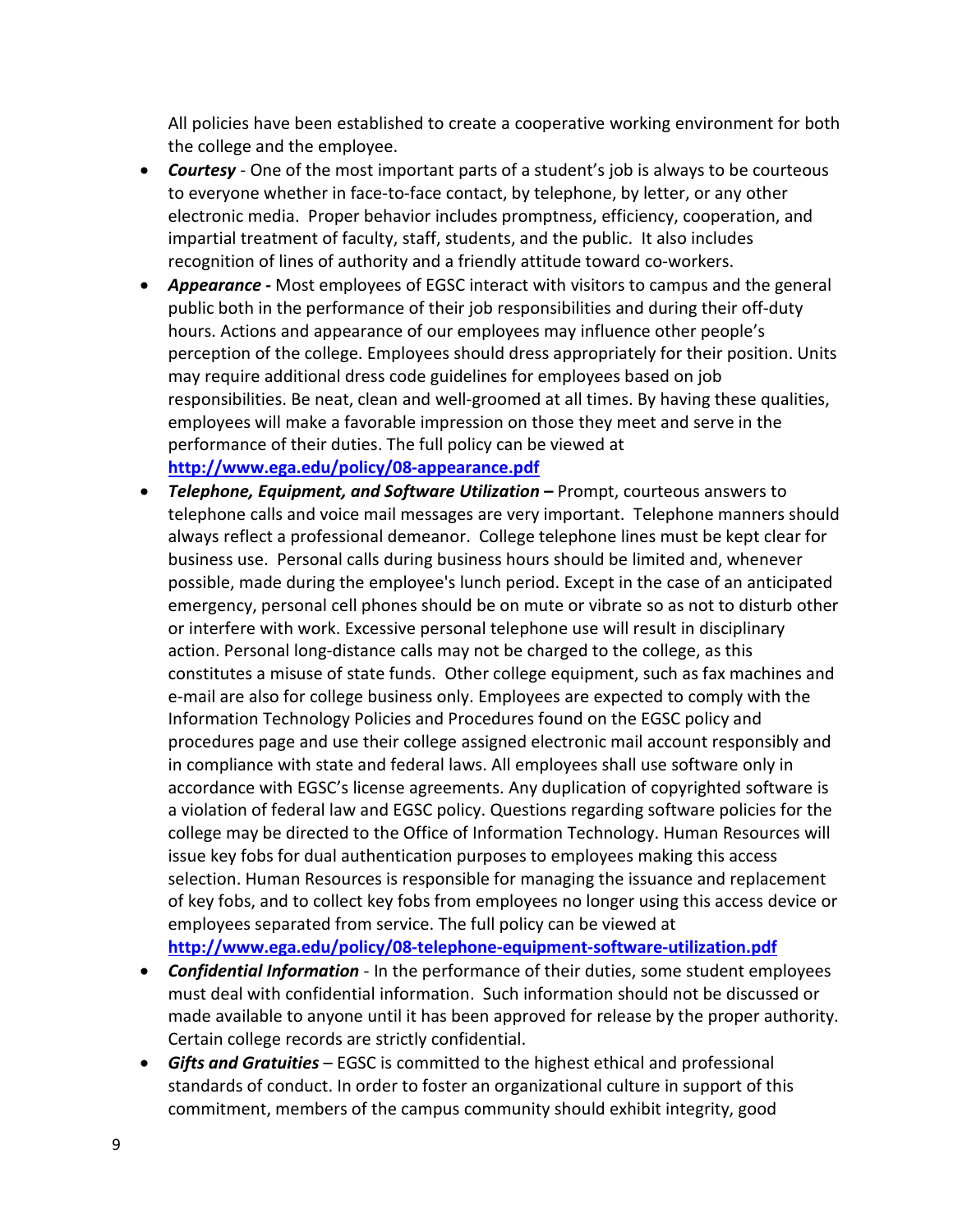judgment and dedication to public service. This includes commitments to responsible stewardship of public resources and to independent and impartial decision making as public employees. This policy defines gifts and gratuities, provides examples and exceptions, and directs employees to companion policies for further information. The full policy can be viewed **at [http://www.ega.edu/policy/08-gifts-and-gratuities](http://www.ega.edu/policy/08-gifts-and-gratuities-policy.pdf?6418)[policy.pdf?6418](http://www.ega.edu/policy/08-gifts-and-gratuities-policy.pdf?6418)** .

- *Children in the Workplace –* EGSC values family life and has employment policies and benefits that are supportive of families. While the college seeks to focus on providing an environment open to work and family issues, the workplace should not be used in lieu of a childcare provider. EGSC believes that it is inappropriate for minor children or other minor relatives of an employee to be in work areas during work hours for several reasons: the potential liability to the college, risk of harm to the children, and decreased employee productivity due to distractions and disruptions. Therefore, it is the policy of the college that minor children or other minor relatives of employees are not present at the employee's workplace – for example, office, classroom or shop area – in lieu of other child care arrangements during the employee's work hours. This policy is not intended to prohibit children or other family from the campus when the purpose of their visit is to attend classes or to participate in activities specifically scheduled for their benefit, such as summer camps, activities or programs. Minor children or minor relatives of an employee that are on campus after the employee's work hours and not attending classes or participating in activities such as summer camps, activities and programs for their benefit, must be directly supervised by the parent at all times and not left unattended. Direct supervision requires that the children be in direct line of sight of the parent.
- *Attendance –* Student employees are advised of their work hours when they accept employment at the college. For the college to maintain a smooth and consistent operation, student employees must be conscientious in all areas of their work. For this reason, each student employee must report to work at the designated time and remain on duty in accordance with their work schedule.

*Student employees or their representatives must notify their supervisor when, in the event of an illness or an emergency they unable to report to work.* If for some reason the supervisor cannot be reached, a call should be placed to the Office of Human Resources/Career Services. Excessive absenteeism and/or tardiness or failure to report the reason for absenteeism may result in termination of employment.

• *Breaks –* Based on the student employees work schedule and if the work situation permits, a supervisor may authorize two fifteen-minute breaks, one in mid-morning and one in mid-afternoon. Care should always be taken to see that all work assignments are covered. Such breaks are not mandatory and are a benefit subject to departmental and supervisory needs. An employee may not forego breaks to accumulate extra time off.

#### **Pets**

Pets on EGSC grounds must always be leashed and supervised by the owner . Service animals, service animals in training and therapy animals are allowed as provided in the college's Service Animal Policy. The full policy can be viewed at **[http://www.ega.edu/policy/08-service-animal](http://www.ega.edu/policy/08-service-animal-policy.pdf)[policy.pdf](http://www.ega.edu/policy/08-service-animal-policy.pdf)**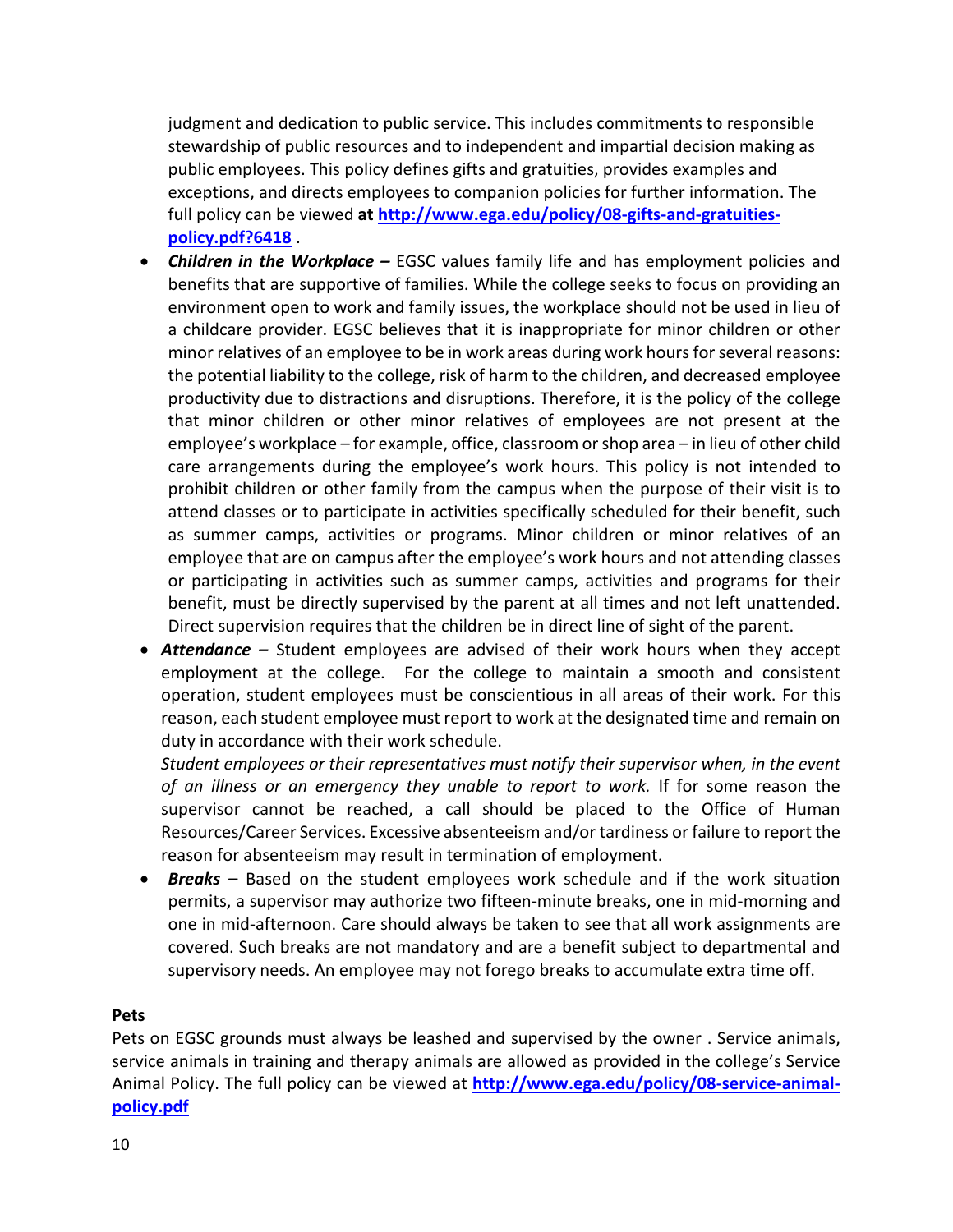EGSC students enrolled in classes meeting on the Georgia Southern University (GSU) or Augusta University (AU) campus are subject to GSU or AU policies concerning pets on campus and are directed to the GSU or AU Student Handbook, respectively, for guidance.

#### **Service Animals**

The purpose of this policy is to implement federal and state laws regarding access for service animals that assist disabled persons at EGSC. The full policy can be viewed at **<http://www.ega.edu/policy/08-service-animal-policy.pdf?2102016>** .

#### *Georgia's Open Records Act*

As an employee of EGSC, you should know that certain information maintained by the institution about you and your employment record is considered to be a matter of public record and is subject to the Open Records Act of the State of Georgia. This means that any citizen of Georgia may request access to certain information contained in your personnel file without your knowledge or consent. Open records requests are filed with the Office of Institutional Advancement. Although some information is excluded by law and cannot be accessed under provisions of the Open Records Act, your employment and salary history and performance evaluations are among the material that may be available for review. Information regarding Georgia's Open Records Act can be obtained at the Office of the Attorney General of the State of Georgia at: **<https://law.georgia.gov/key-issues/open-government>** .

#### **Employee Personnel Records**

The full policy can be viewed at **[http://www.usg.edu/hr/manual/employee\\_personnel\\_records](http://www.usg.edu/hr/manual/employee_personnel_records)**

#### **Amorous Relationships**

EGSC is committed to providing a safe, amicable, and harassment free environment for all faculty, staff and students. The BOR of the University System of Georgia affirms the importance of the professional obligations of faculty and staff in the performance of their duties. The USG Ethics Policy Code of Conduct states that all employees should treat fellow employees, students and the public with dignity and respect. When one party has a professional relationship towards the other, stands in a position of authority over the other, and could directly affect the terms or conditions of education or employment of the other, even an apparently consensual romantic or sexual relationship may lead to sexual harassment or other breaches of professional obligations. The full policy can be viewed at **[http://www.ega.edu/policy/08-amorous-relationships](http://www.ega.edu/policy/08-amorous-relationships-policy.pdf)[policy.pdf](http://www.ega.edu/policy/08-amorous-relationships-policy.pdf)** .

#### **Sexual Misconduct and Resources for Sexual Misconduct Complainants and Respondents**

EGSC (EGSC) is committed to ensuring a safe learning environment that supports the dignity of all members of the EGSC community. In accordance with Title IX of the Education Amendments of 1972 ("Title IX"), EGSC does not discriminate on the basis of sex or gender in any of its education or programs and activities or employment. To that end, this policy prohibits sexual misconduct, as defined herein. EGSC further strongly encourages members of the college community to promptly report instances of sexual misconduct. These policies and procedures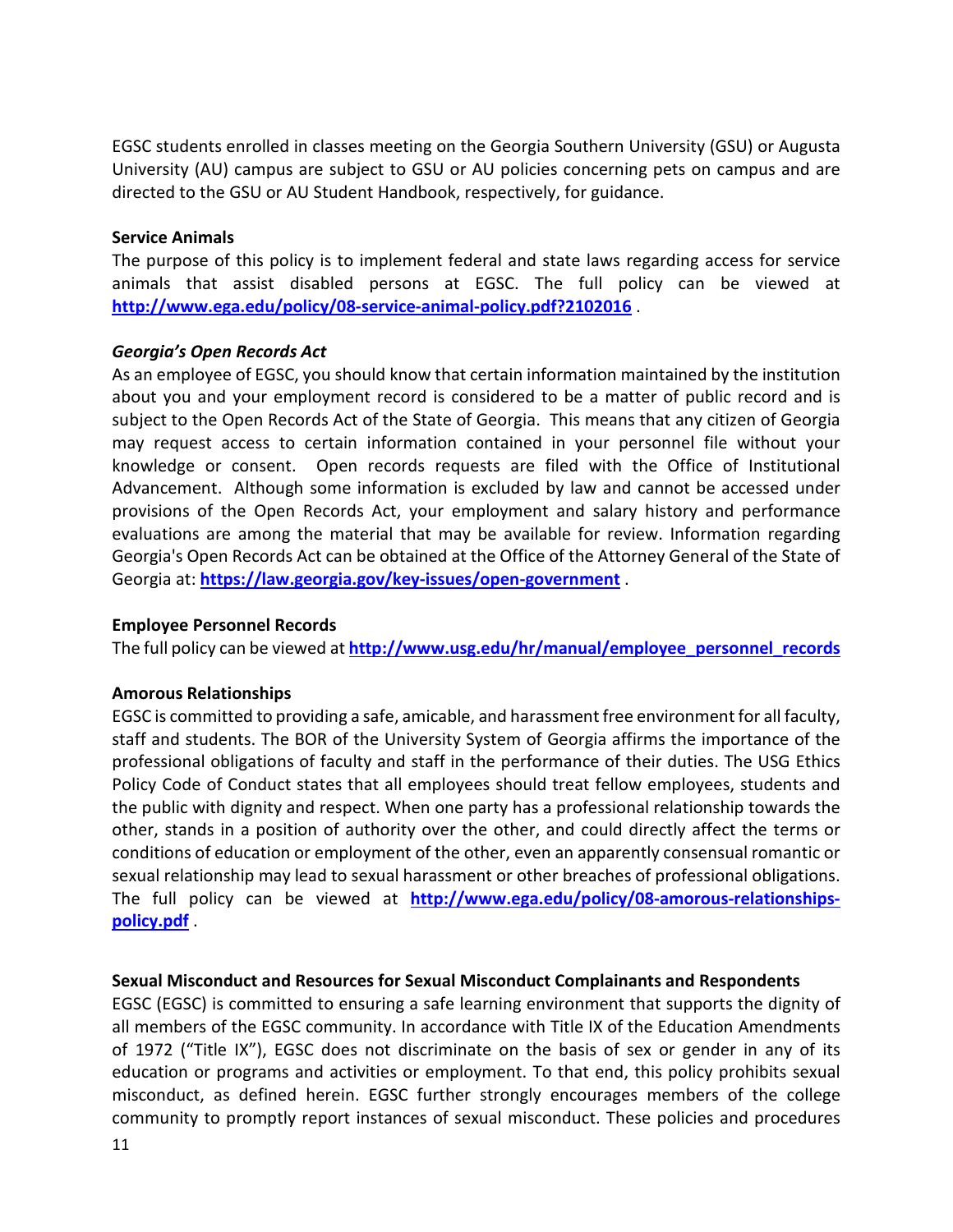are intended to ensure that all parties involved receive appropriate support and fair treatment, and that allegations of sexual misconduct are handled in a prompt, thorough and equitable manner. The full policies can be viewed at **[http://www.ega.edu/policy/08-sexual](http://www.ega.edu/policy/08-sexual-discrimination-harassment-and-misconduct-policy.pdf?72319)[discrimination-harassment-and-misconduct-policy.pdf?72319](http://www.ega.edu/policy/08-sexual-discrimination-harassment-and-misconduct-policy.pdf?72319)** and for Resources for Sexual Misconduct Complainants and Respondents **[http://www.ega.edu/policy/08-resources-for](http://www.ega.edu/policy/08-resources-for-sexual-misconduct-complainants-and-respondents.pdf?92818)[sexual-misconduct-complainants-and-respondents.pdf?92818](http://www.ega.edu/policy/08-resources-for-sexual-misconduct-complainants-and-respondents.pdf?92818)** .

#### **Cooperation in Internal Investigations**

An employee of EGSC shall cooperate to the fullest extent possible in any internal investigation conducted by EGSC and or the BOR when directed to do so by persons who have been given investigative authority by the President of the institution. Failure to cooperate fully shall be grounds for adverse personnel action, including possible termination of employment. The full policy can be viewed at **[http://www.ega.edu/policy/08-cooperation-in-internal](http://www.ega.edu/policy/08-cooperation-in-internal-investigations.pdf?050118)[investigations.pdf?050118](http://www.ega.edu/policy/08-cooperation-in-internal-investigations.pdf?050118)** .

#### **Purchase of Goods and Services – Use of College Property**

Employees of EGSC are not allowed to purchase goods or services for personal use through college channels. Nor shall any employee permit any college property to be removed from the campus for private or personal use. The Business Office will handle all purchasing and receiving of merchandise for the college. The purchasing function at EGSC is under the direction of the Vice President for Business Affairs and the direct supervision of the Director of Business Operations. Unauthorized purchases or unauthorized receipt of items for the college may result in individual employee liability for the goods. Disciplinary action, up to and including termination, may result for any employee who fails to abide by these regulations. For full policy see the Policies and Procedures page, Section 7 -*Business Affairs Policies and Procedures Manual*.

#### **Non-Discrimination and Anti-Harassment Policy**

EGSC affirms its commitment to keeping the college's living, learning and working environment free of discrimination and harassment and maintaining an environment that recognizes the inherent worth and dignity of every person. The Non-Discrimination and Anti-Harassment Policy (NDAH) prohibits any member of the college community (student, faculty, staff, contractor, vendor, visitor or guest) from harassing, threatening or physically or verbally abusing another individual with the intent or effect of unreasonably interfering with that person's work or academic performance or of creating an intimidating or hostile work or academic environment based on that person's membership in a protected group. Unlawful discrimination, harassment, and threatening conduct based on a complainant's membership in one or more of the following protected classes are prohibited: race, color, sex (including pregnancy), sexual orientation, national origin, genetic information, religion, age, veteran status, or disability. The full policy can be viewed at **[http://www.ega.edu/policy/08-non](http://www.ega.edu/policy/08-non-discrimination-and-anti-harassment-policy.pdf?72319)[discrimination-and-anti-harassment-policy.pdf?72319](http://www.ega.edu/policy/08-non-discrimination-and-anti-harassment-policy.pdf?72319)** .

#### **Disruptive Behavior**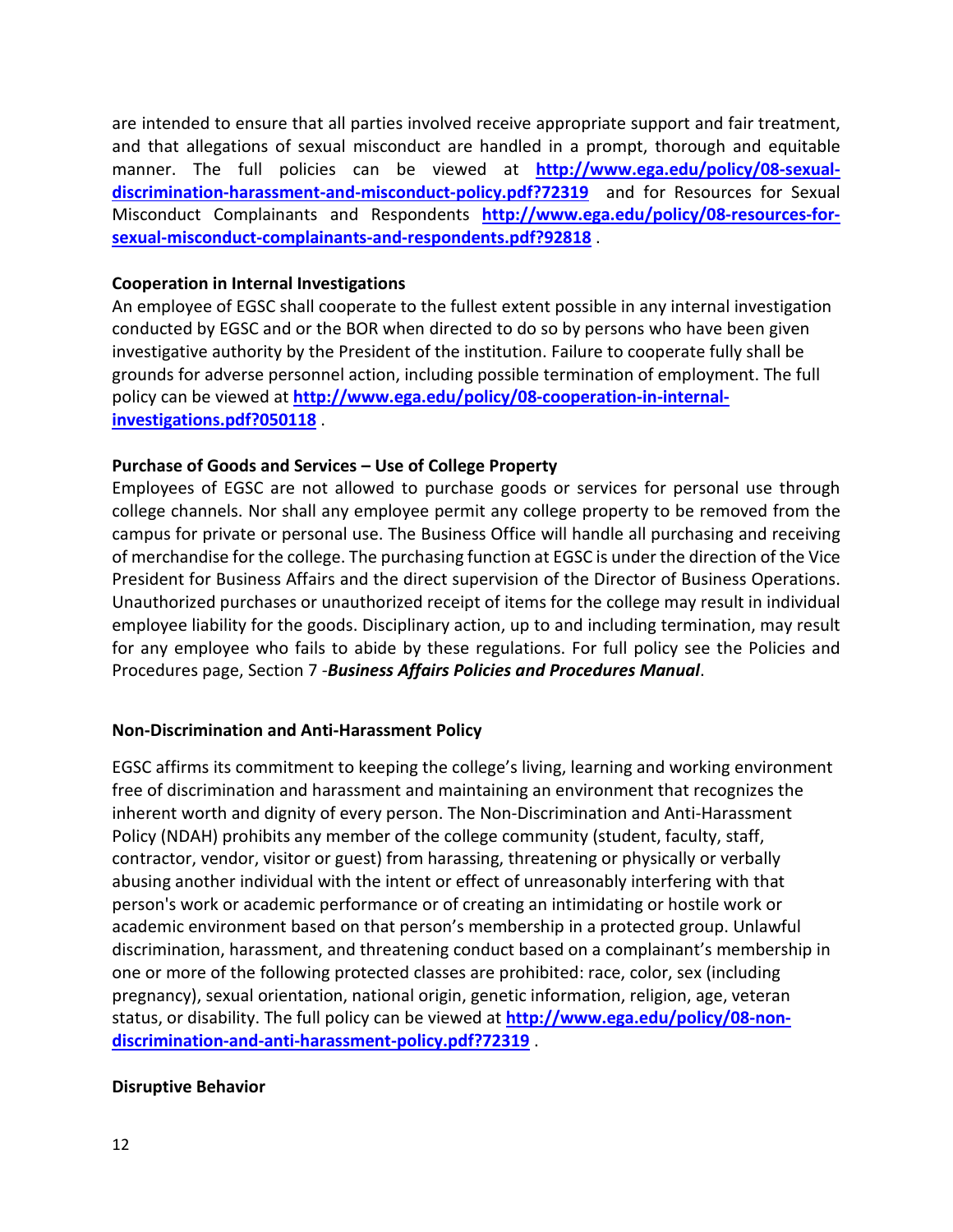Any student or employee, acting individually or in concert with others, who clearly obstructs or disrupts or attempts to obstruct or disrupt any teaching, research, administrative, disciplinary, public service or other activity at EGSC or any properties owned or controlled by EGSC is considered to have committed an act of gross irresponsibility and shall be subject to disciplinary procedures, possibly resulting in academic dismissal or termination of employment.

Protests, demonstrations and events will not be interrupted unless the following conditions exist:

- Interference with normal college operations;
- Obstruction of access to college offices, buildings, or other facilities;
- Threat of physical harm to persons; and/or
- Damage to college equipment or property.

Immediate response to disruptive behavior will be as noted in the EGSC Emergency Response Procedures Flipchart: http://www.ega.edu/police/emergency-response

# **Lactation Policy for Nursing Mothers**

EGSC supports breastfeeding mothers by accommodating the mother who wishes to express breast milk during the workday when separated from her child. The college will provide support in the forms indicated below for a period of one year following the birth of the child. The college may consider reasonable requests for extension beyond one year after consultation with the employee's immediate supervisor. The full policy can be viewed at **<http://www.ega.edu/policy/08-lactation-policy.pdf?2618>** .

#### **Family Medical Leave Act**

Any employee that has been employed on a one-half time or greater basis with 1,250 hours of service during the twelve month period immediately preceding the leave is eligible for up to twelve work weeks of family leave under conditions authorized by the Family and Medical Leave Act. Family leave shall be unpaid leave; however, if an employee is eligible to use accumulated comp time, sick leave, and annual leave, the employee is required to submit in respective order the accrued comp time, sick leave, and annual leave for the family medical leave period with the approval of the Chief Human Resources Officer. Exceptions and or restrictions may apply to Worker's Compensation absences and short and/or long term disability insurance benefits. Family Medical Leave can be continuous or intermittent leave.

Family leave shall be granted to an eligible employee in the event of:

a) the birth of the child of the employee;

b) the placement of a child with the employee for adoption;

c) a serious health condition of the employee's child, spouse, parent or spouse's parent necessitating the employee's presence; or

d) a serious health condition of the employee which renders him/her unable to perform the duties of his/her job.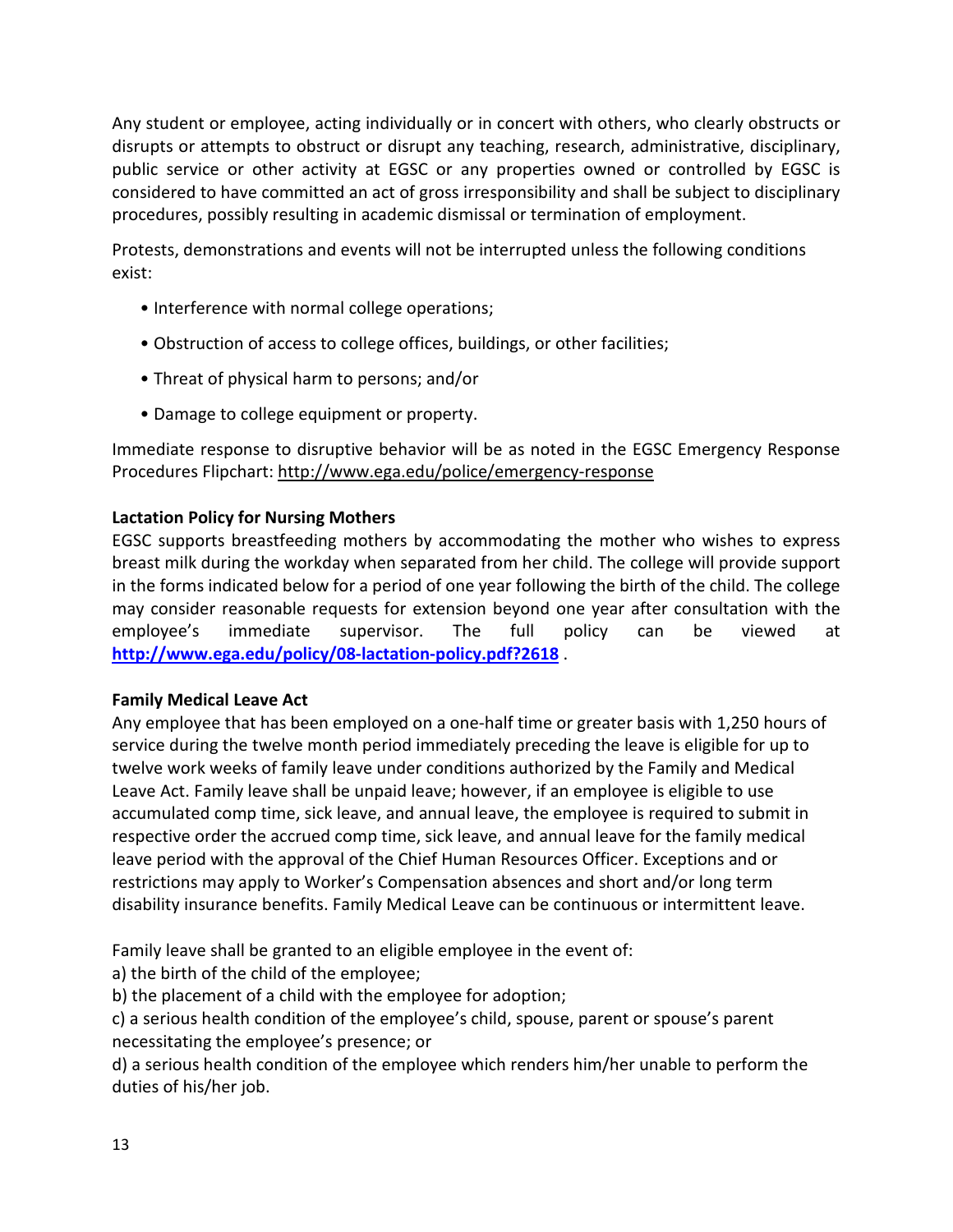For further information regarding the Family Medical Leave Act, please click here: **<http://www.dol.gov/compliance/laws/comp-fmla.htm#overview> [http://www.usg.edu/hr/benefits/family\\_and\\_medical\\_leave\\_act\\_fmla](http://www.usg.edu/hr/benefits/family_and_medical_leave_act_fmla)**

#### **Military Family Leave Entitlements**

Eligible employees with a spouse, son, daughter, or parent on active duty or call to active duty status in the National Guard or Reserves in support of a contingency operation may use their 12-week leave entitlement to address certain qualifying exigencies. Qualifying exigencies may include attending certain military events, arranging for alternative childcare, addressing certain financial and legal arrangements, attending certain counseling sessions, and attending postdeployment reintegration briefings.

Family Medical Leave Act also includes a special leave entitlement that permits eligible employees to take up to 26 weeks of leave to care for a covered service member during a single 12-month period. A covered service member is a current member of the Armed Forces, including a member of the National Guard or Reserves, who has a serious injury or illness incurred in the line of duty on active duty that may render the service member medically unfit to perform his or her duties for which the service member is undergoing medical treatment, recuperation, or therapy; or is in outpatient status; or is on the temporary disability retired list.

With certain exceptions, family leave entitles the employee to be restored to the position held prior to going on family leave or to an equivalent position with equivalent benefits and pay. Family leave allows the employee to maintain his/her employee benefits during the period of leave with institutional participation in the payment of premiums.

#### **Inclement Weather or Other Emergencies**

Emergency conditions like the weather, declared state of emergency, safety, or other situations may require the institution to be closed. When the institution is declared closed, all academic classes and administrative offices are suspended and only essential services are maintained. In accordance with BOR Policy, in the event of inclement weather or any emergency which requires the absence of employees, the President may declare leave with or without pay. The full policy can be viewed at **[http://www.ega.edu/policy/08-inclement-weather-or-other](http://www.ega.edu/policy/08-inclement-weather-or-other-emergencies.pdf?3717)[emergencies.pdf?3717](http://www.ega.edu/policy/08-inclement-weather-or-other-emergencies.pdf?3717)** .

# **Credit Union Membership**

EGSC employees are eligible to join The Atlanta Credit Union **[www.apcu.com](http://www.apcu.com/) .** Family members of each eligible employee are also welcome to join the credit union. Such membership is offered to the employees, but the college does not regulate or decide policy for the credit union, which is operated by a separate board of directors.

The credit union offers its members various savings plans, checking account benefits, IRA's, and loan plans. Detailed information on the benefits offered by the credit union is available in the Office of Human Resources/Career Services.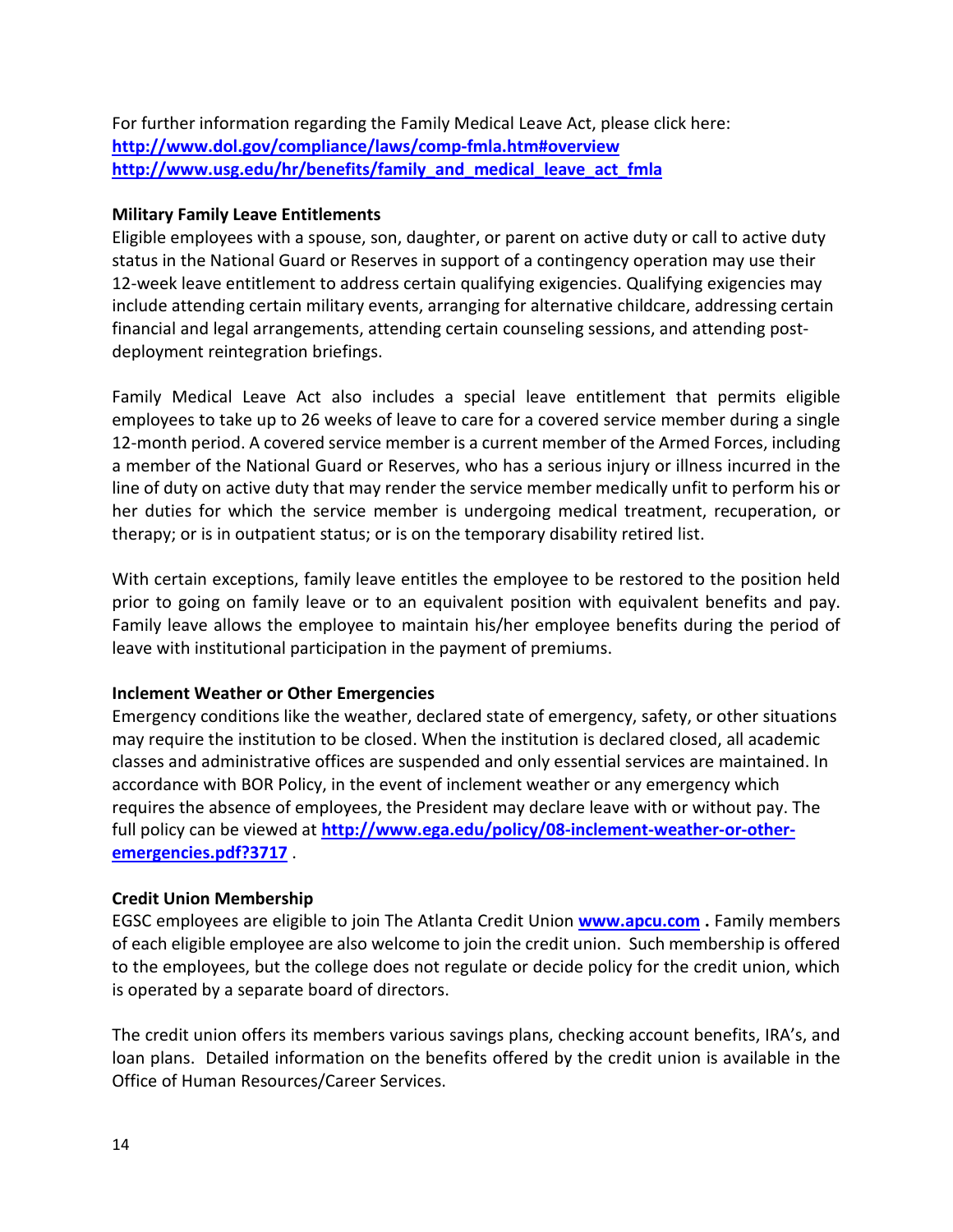# **The Health Insurance Marketplace Coverage Options and Your Health Coverage (BOR)** The

University System of Georgia's Consumer Choice HAS plan meets the Affordability Requirement under the Affordable Care Act. Therefore, in general, University System of Georgia employees who are eligible for health insurance will not be eligible for a tax credit through the Health Insurance Marketplace (or Exchanges) created under the Affordable Care Act.

If you are not eligible for Health Insurance through the University System of Georgia and would like more information about the Health Insurance Marketplace, please visit the Federal Health Insurance Marketplace website: **<https://www.healthcare.gov/>**

# **Workers' Compensation**

All employees of EGSC are covered under the provisions of the Georgia Workers' Compensation Law. This law provides protection for employees in the event of injury or death while performing services for the college. There is no employee contribution.

In the event an employee sustains any injury, regardless of how small it may seem, it must be reported immediately to the Office of Human Resources/Career Services and the Georgia Worker's Compensation Managed Care Organization, which is administered by AmeriSys. Determination will be made concerning the advisability of first aid or additional medical treatment. Failure to report an injury may result in non-payment of any medical claims. To report an injury to AmeriSys please call 877-656-RISK (7475) and select Option # 3.

#### **Unemployment Compensation**

Employees are also covered under the Georgia Employment Security Law, commonly referred to as Unemployment Compensation. The law provides some economic security when persons become unemployed through no fault of their own.

The unemployment payments are paid by the employer and are supplied by this act to help the worker get through the difficult time of unemployment and maintain some degree of purchasing power. Eligibility for these benefits is determined through information requested by the Georgia Department of Labor and provided by the employer.

#### **Safety and Security**

A complete safety and accident prevention effort calls for the provision and maintenance of safe work areas and proper training and supervision of employees.

Supervisors are directly accountable for safety and accident prevention and have the following responsibilities:

- Detect and eliminate all physical hazards.
- Insist on the proper use and maintenance of machines, tools, and equipment.
- Insist that employees wear safety devices such as shoes and safety eye glasses and are aware of the inherent dangers in their work.
- Conduct continuous on-the-job training and make regular checks for unsafe practices
- Always insist on good housekeeping and make frequent inspections.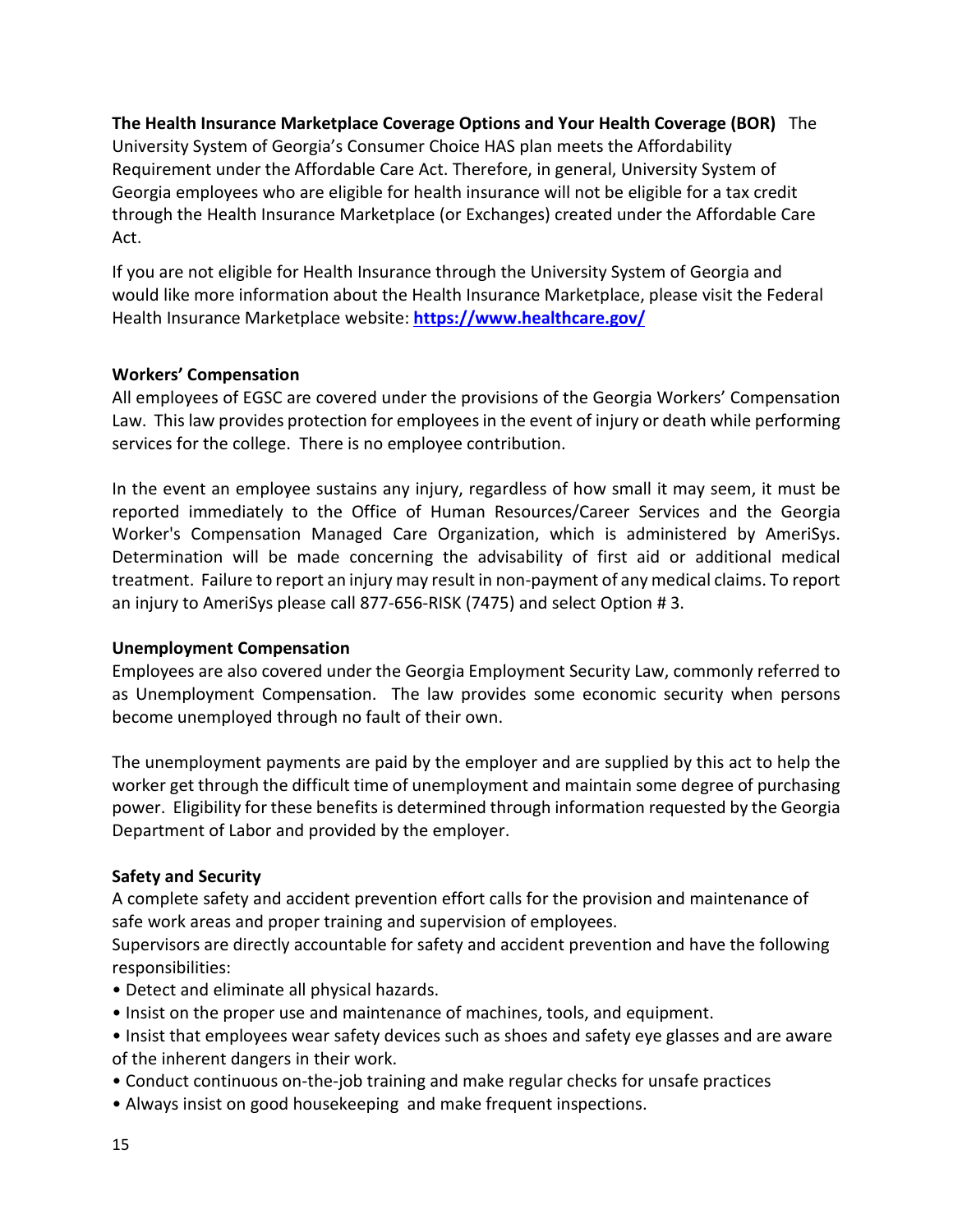• Conduct prompt and thorough investigations of accidents.

Employees are expected to perform their duties as safely as possible to insure the protection of themselves, their fellow workers and the general public, and to reduce the amount of time lost through injuries or accidents. Unsafe conditions or practices observed by an employee should be reported to the supervisor. The full policy can be viewed at **[http://www.ega.edu/policy/08](http://www.ega.edu/policy/08-general-safety-procedures.pdf?2102016) [general-safety-procedures.pdf?2102016](http://www.ega.edu/policy/08-general-safety-procedures.pdf?2102016)**

#### **Reporting and Response Procedure for Accidents, Injuries, Emergencies**

All personal injuries and accidents must be reported to the Human Resources Office immediately so that an *EGSC Accident/Incident Report*, as required by the Occupational Safety and Health Administration may be completed. A report must be completed for accidents and injuries on campus regardless of whether medical attention is required. Public Safety will complete an *EGSC Accident/Incident Report* in all cases where Public Safety responds to a call for assistance for accidents, injuries and emergencies. Employees requiring non-emergency medical treatment for an injury on the job must check with the Human Resources Office for instructions on obtaining appropriate services. Deviation from the approved Workers Compensation Panel of Physicians may result in non-payment of the claim by the Department of Administrative Services. The full policy can be viewed at **[http://www.ega.edu/policy/08-reporting-and-response-procedure](http://www.ega.edu/policy/08-reporting-and-response-procedure-for-accidents-injuries-emergencies.pdf?42816)[for-accidents-injuries-emergencies.pdf?42816](http://www.ega.edu/policy/08-reporting-and-response-procedure-for-accidents-injuries-emergencies.pdf?42816)** .

#### **Workplace Violence Policy**

EGSC will not tolerate any type of workplace violence committed by or against employees. Workplace violence, for the purpose of this policy, is defined as any physical assault, threatening behavior or verbal abuse occurring in the work setting. Threats, threatening conduct, or any other acts of aggression or violence in the workplace will not be tolerated. Violations of the workplace violence policy will be met with appropriate disciplinary action, up to and including dismissal. To make deliberate false accusations of workplace violence violates this policy. In such instances, the complainant will be subject to disciplinary action. However, failure to prove a claim of workplace violence does not constitute proof of a false and/or malicious accusation. Employees who, in good faith, report what they believe to be workplace violence or who cooperate in any investigation will not be subjected to retaliation. This policy reinforces the institution's commitment to provide a safe workplace for all employees and reduce the potential for violence. EGSC is committed to the prevention of workplace violence and the maintenance of a respectful working environment. A safe and secure environment is a fundamental prerequisite for fulfilling the College's mission of teaching, research and public service. The college reaffirms the basic right of employees to a safe and humane working environment.

#### **Tobacco Free Policy**

EGSC has a responsibility to its employees, students and visitors to provide a safe and healthy environment. Research findings show that tobacco use in general, including smoking, breathing secondhand smoke, and "spit" tobacco, constitute a significant health hazard. In addition to causing a direct health hazard, tobacco use contributes to institutional costs in other ways, including fire damage, cleaning and maintenance costs, and costs associated with absenteeism,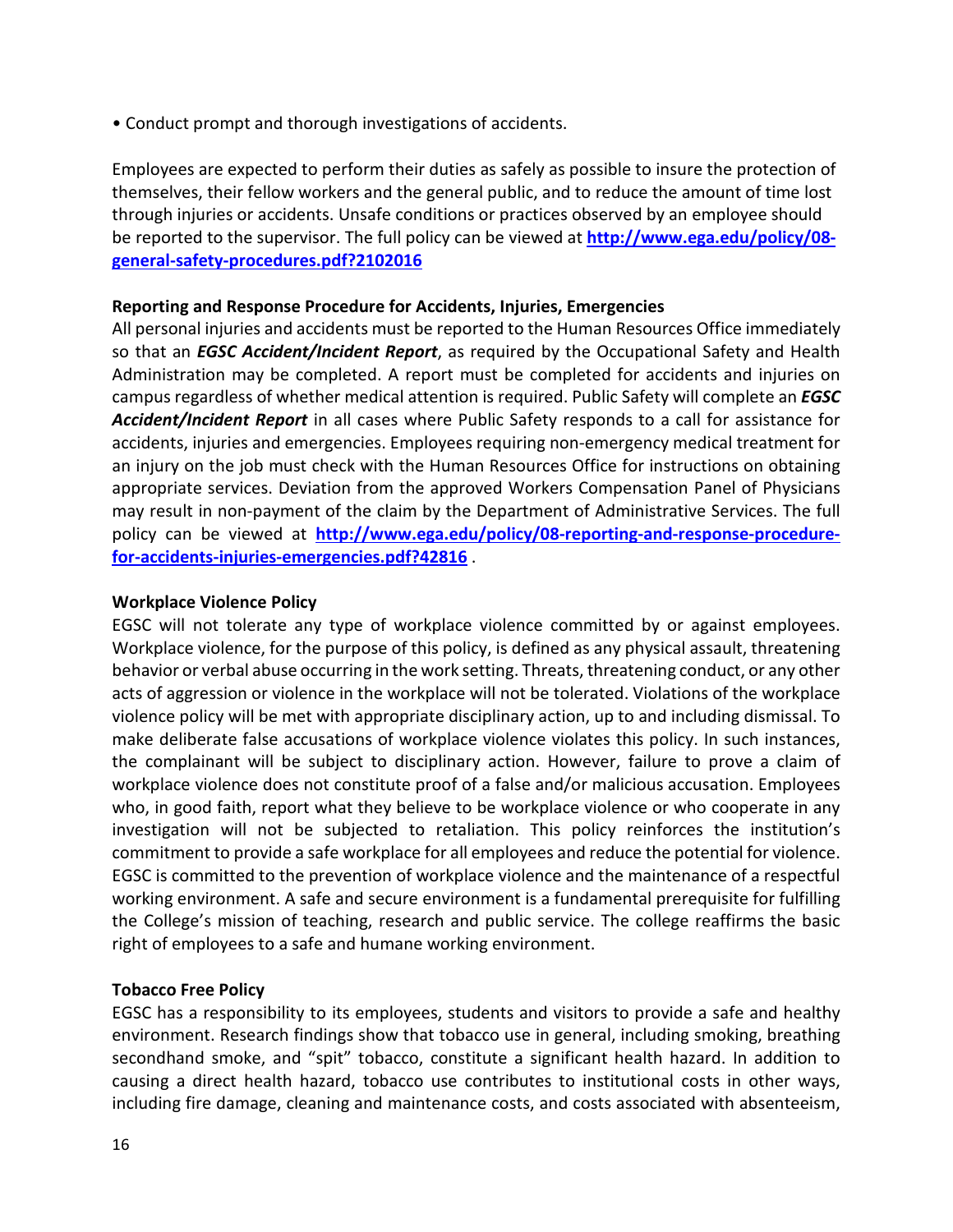health care and medical insurance. Because of the deleterious effects of tobacco use, EGSC has committed to a tobacco and smoke free environment for all persons.

In accordance with the Georgia Smoke Free Air Act of 2005, Title 31 Chapter 12A, this policy reinforces the EGSC commitment to provide a safe and amicable workplace for all employees. The goal of the policy is to preserve and improve the health, comfort and environment of students, employees and any persons occupying our campuses.

The use of all forms of tobacco products on property owned, leased, rented, in the possession of or in any way used by EGSC is prohibited. For the purpose of this policy, tobacco products are defined as cigarettes, cigars, pipes, all forms of smokeless tobacco, clove cigarettes and any other smoking devices that use tobacco such as hookahs, or simulate the use of tobacco, such as electronic cigarettes.

All employees are expected to be familiar with and abide by the guidelines set forth in this policy. EGSC will provide appropriate notices and signage on campus, on the campus website, and in print materials to inform the campus community and constituents of this policy. The full policy can be viewed at **<http://www.ega.edu/policy/09-tobacco-free-campus-policy.pdf?8417>** .

# **Weapons and Explosives**

EGSC's mission is to provide a safe and secure environment for the entire campus community. This includes promoting safety on campus and enforcing Georgia's weapons on campus laws. This policy applies to faculty, staff, students, vendors and visitors.

The EGSC campus is designated as a school safety zone by Georgia's Safe Carry Protection Act (also known as "Campus Carry" and defined in O.C.G.A 16-11-127.1). Except as otherwise provided herein, it is unlawful for any person to carry or possess or to have under such person's control any weapon or explosive compound while within a school safety zone. Electroshock weapons and handguns are allowed on campus subject to certain limitations as provided by law. This policy also sets forth procedures for compliance with Campus Carry. The full policy can be viewed at **<http://www.ega.edu/policy/13-weapons-and-explosives-policy.pdf?72717>** .

# **Public Employee Hazardous Chemical Protection and Right To Know**

The State of Georgia has enacted legislation to protect employees from the dangers of hazardous chemicals which may be encountered in the workplace. Employees receive training and information about hazardous chemicals present in their workplace by viewing the following video during new-employee orientation: [http://www.usg.edu/ehs/training/rtkbasic/.](http://www.usg.edu/ehs/training/rtkbasic/) The college offers basic training to all new employees whose jobs involve the handling of such materials. This training includes the safe use, storage and disposal of any chemicals that will be used by the employees. The Director of Plant Operations serves as the environmental services and safety coordinator to assist in compliance with this policy.

#### **Campus Emergencies**

In the event of a severe weather emergency, campus fire, a bomb threat, or any disruptive emergency including a student protest or demonstration, please refer to the *Emergency Action*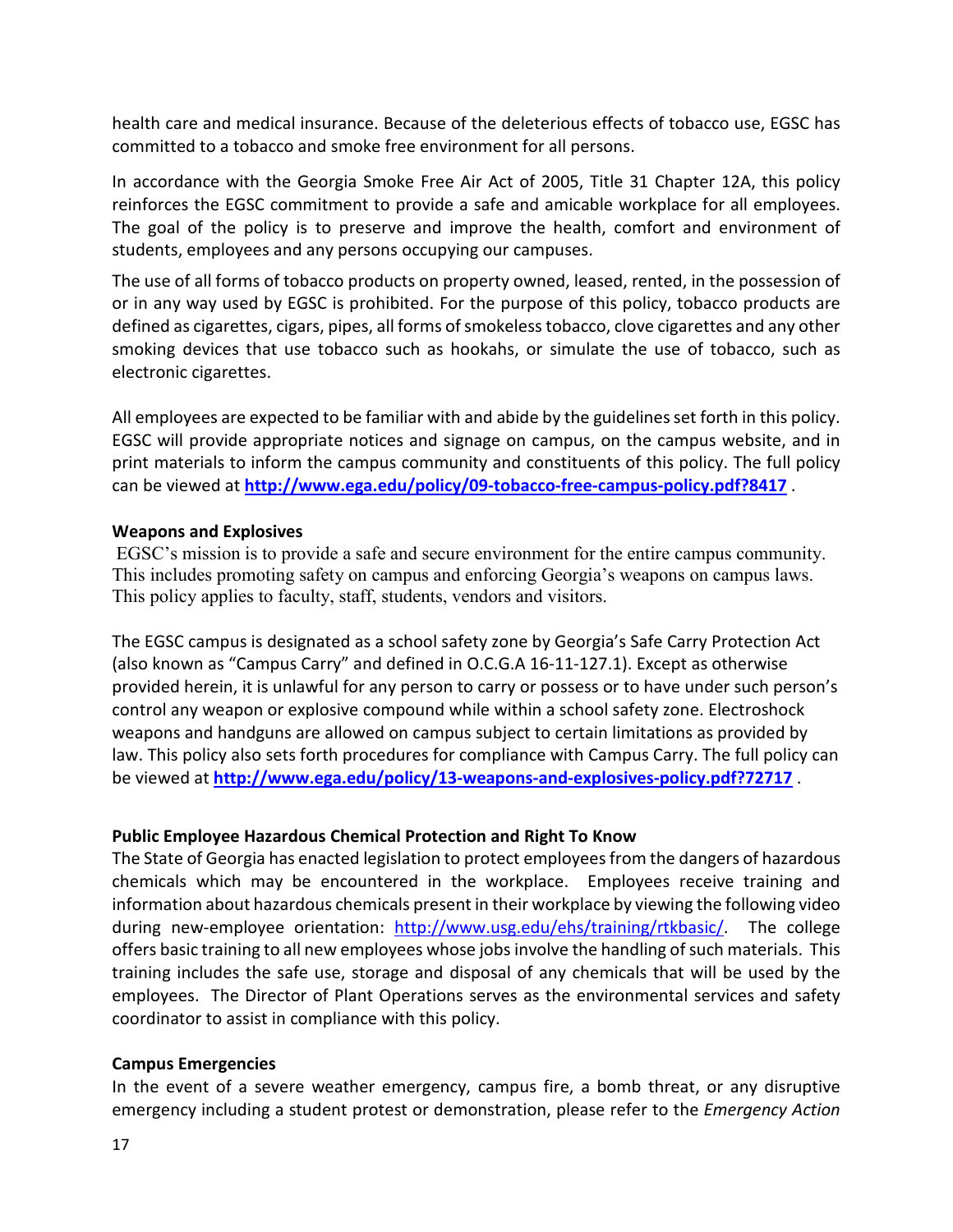*Procedures Flipchart* on the Police Department webpage and, distributed to each and to all new hires. This desktop chart provides emergency procedure information for a variety of emergency situations, emergency contact information and identification of emergency weather rooms on campus. EGSC also utilizes *ConnectEd*, an emergency notification system via e-mail and telephone, to announce emergency situations affecting EGSC Swainsboro and EGSC Statesboro students, faculty and staff. Simultaneous with the above, EGSC will implement a siren, flashing light and voice announcement of campus emergencies.

EGSC's *Emergency Action Plan*, a procedural disaster response plan utilizing the incident command system was distributed to the President's staff: Vice Presidents, Information Technology, Campus Police and Plant Operations. Due to the confidential nature of this document, possession is limited to those individuals on a need to know basis; the plan document is not available for public inspection. Chief of Police/Director of Public Safety or officer on duty should be notified immediately when a situation arises that may pose a threat to individuals on campus or the college property. The telephone numbers for notification are as follows:

Swainsboro: Monday - Friday 8:00 AM until 5:00 PM 478-289-2090 Weekends and Nights-Police Department Cell phone 478-455-0125 Statesboro: Police Department 489-455-1606 (cell) Georgia Southern University Police 912-478-5234 Augusta: Augusta University Campus Police – Summerville Campus 706-721-2911

# **TERMINATIONS/DISCIPLINARY ACTION**

All students are subject to discharge at any time.

There are three types of terminations:

- The student may voluntarily terminate.
- The supervisor may terminate the student from a specific position.
- The student may be terminated by Student Financial Services from the Work-Study program.

# **Voluntary Termination**

For a variety of reasons, the student may voluntarily terminate from participation in the Student Employment Program. In this instance, written or verbal notice should be given to the supervisor and Office of Human Resources/Career Services. Except in unusual circumstances, a two-week notice is considered appropriate.

# **EMPLOYER TERMINATION/DISCIPLINARY ACTION**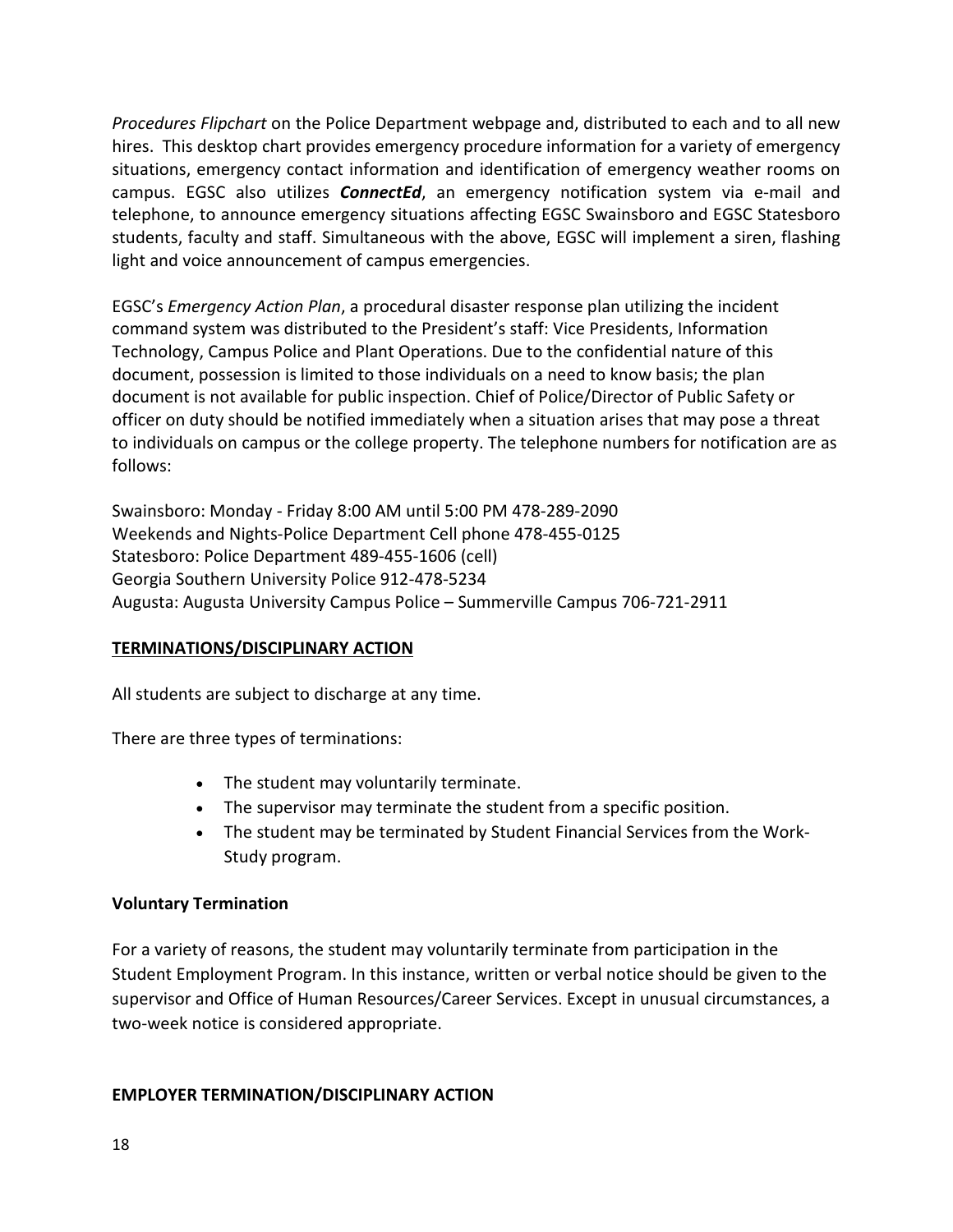The discipline process is to be corrective and constructive in resolving issues. This process assists the student employee in understanding the performance problem and provides the opportunity for the student employee to correct the behavior. Disciplinary action can range from oral warnings, written reprimands, and to immediate discharge.

When selecting the appropriate disciplinary action, EGSC may consider any number of the following things:

- the seriousness of the conduct
- prior history of misconduct
- the strength of evidence against the employee
- the ability to correct the conduct
- actions we have taken for similar conduct by other employees
- how the conduct affects EGSC, its customers, students, and other employees, and
- any other circumstances related to the nature of the misconduct, the employment with EGSC, and the effect of the misconduct on the business of the institution.

The following are examples of actions that can result in disciplinary action or discharge:

- Insubordination
- Theft
- Discourteous behavior
- Entering an unauthorized area at any time
- Wasting materials
- Willful violation of safety regulations
- Continued failure to perform assigned duties
- Negligence
- Falsifying records, reports, or information
- Intoxication or drinking alcohol on the job
- Failure to report an absence or reason for absence
- Habitual absence or tardiness
- Unauthorized absence from assigned work area
- Interfering with the work performance of another employee
- Willful damaging of equipment or property
- Gambling
- Sleeping while on duty
- Drug-related charges
- Fighting

# **STUDENT FINANCIAL SERVICES TERMINATION**

The student is terminated by Student Financial Services from participation in the Student Employment Program if he/she has used all of his/her award for the semester; drops below half time enrollment (IWSP only); fails to meet the GPA requirements necessary for Financial Aid;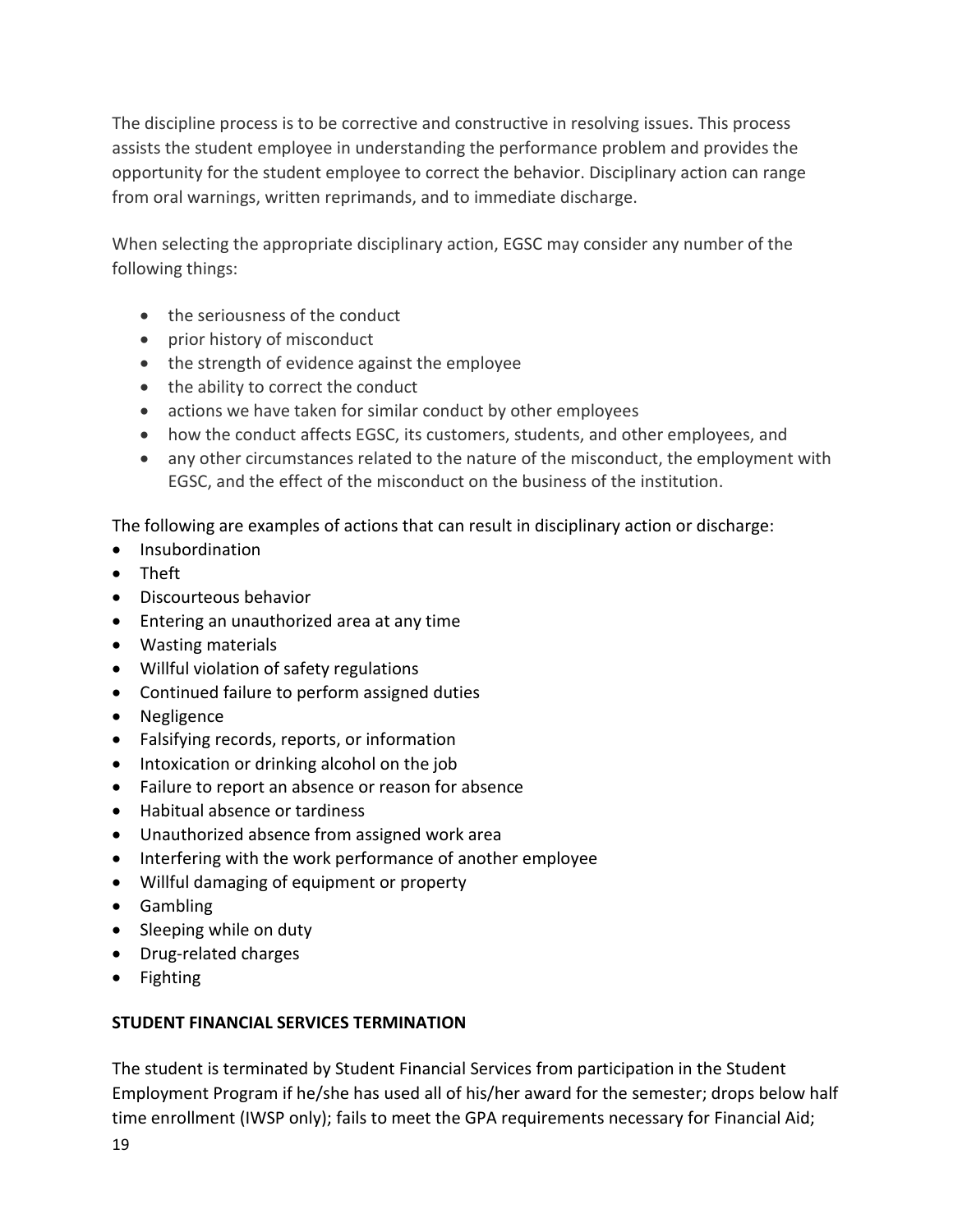totally withdraws from EGSC; or has a change in their financial status which reduces financial need.

When the student is terminated by Student Financial Services, the student is sent a letter informing them of the reason for termination and the effective date. A student is terminated as determined by provisions of this policy without regard to race, religion, national origin, sex, or age, in accordance with EGSC's Equal Opportunity Policy.

# **SEE NEXT PAGE FOR THE EMPLOYEE ACKNOWLEDGEMENT FORM**